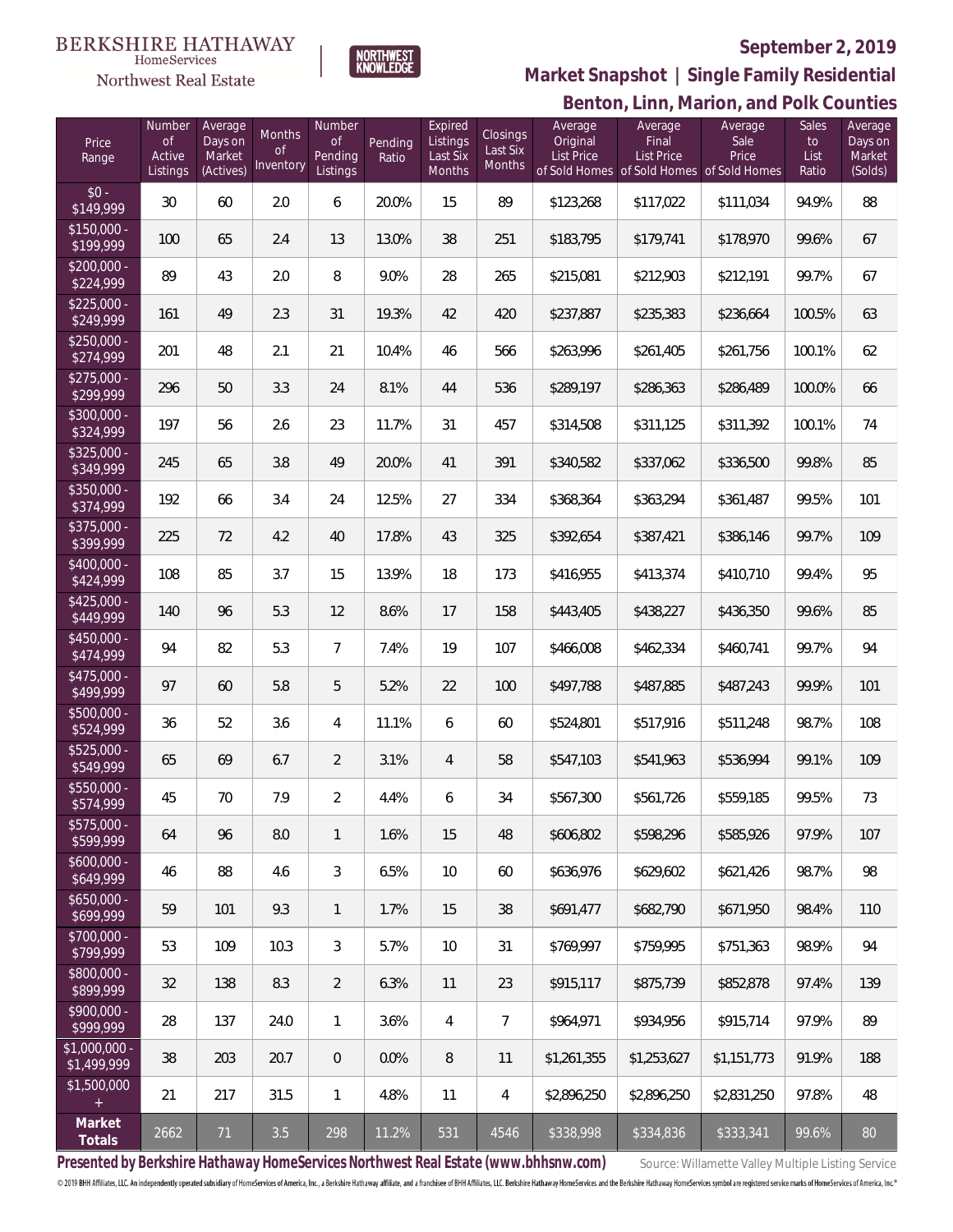#### BERKSHIRE HATHAWAY  $\label{lem:sevices} \textsc{Home} \textsc{Service} \textsc{s}$

## Northwest Real Estate



# **September 2, 2019**

**Market Snapshot | Single Family Residential**

**Salem**

| Price<br>Range               | Number<br><b>of</b><br>Active<br>Listings | Average<br>Days on<br>Market<br>(Actives) | Months<br><b>of</b><br>Inventory | Number<br><b>of</b><br>Pending<br>Listings | Pending<br>Ratio | Expired<br>Listings<br>Last Six<br>Months | Closings<br>Last Six<br>Months | Average<br>Original<br><b>List Price</b> | Average<br>Final<br><b>List Price</b><br>of Sold Homes of Sold Homes of Sold Homes | Average<br>Sale<br>Price | Sales<br>to<br>List<br>Ratio | Average<br>Days on<br>Market<br>(Solds) |
|------------------------------|-------------------------------------------|-------------------------------------------|----------------------------------|--------------------------------------------|------------------|-------------------------------------------|--------------------------------|------------------------------------------|------------------------------------------------------------------------------------|--------------------------|------------------------------|-----------------------------------------|
| $$0 -$<br>\$149,999          | 5                                         | 67                                        | 1.5                              | 1                                          | 20.0%            | $\overline{2}$                            | $20\,$                         | \$134,575                                | \$131,075                                                                          | \$123,355                | 94.1%                        | 50                                      |
| $$150,000 -$<br>\$199,999    | 25                                        | 57                                        | 2.0                              | $\overline{2}$                             | 8.0%             | 10                                        | 76                             | \$181,301                                | \$178,285                                                                          | \$178,180                | 99.9%                        | 62                                      |
| $$200,000 -$<br>\$224,999    | 39                                        | 40                                        | 3.0                              | 3                                          | 7.7%             | 10                                        | 79                             | \$211,127                                | \$210,286                                                                          | \$212,473                | 101.0%                       | 64                                      |
| $$225,000 -$<br>\$249,999    | 59                                        | 48                                        | 2.2                              | 14                                         | 23.7%            | 13                                        | 158                            | \$238,699                                | \$235,991                                                                          | \$237,234                | 100.5%                       | 59                                      |
| $$250,000 -$<br>\$274,999    | 83                                        | 48                                        | 1.9                              | 5                                          | 6.0%             | 22                                        | 266                            | \$264,788                                | \$261,317                                                                          | \$261,762                | 100.2%                       | 62                                      |
| $$275,000 -$<br>\$299,999    | 123                                       | 50                                        | 3.1                              | 8                                          | 6.5%             | 23                                        | 236                            | \$290,283                                | \$286,883                                                                          | \$286,636                | 99.9%                        | 64                                      |
| $$300,000 -$<br>\$324,999    | 83                                        | 50                                        | 2.8                              | 6                                          | 7.2%             | 12                                        | 181                            | \$314,738                                | \$311,584                                                                          | \$311,853                | 100.1%                       | 68                                      |
| $$325,000 -$<br>\$349,999    | 83                                        | 67                                        | 3.7                              | 18                                         | 21.7%            | 14                                        | 134                            | \$340,521                                | \$337,349                                                                          | \$336,597                | 99.8%                        | 75                                      |
| $$350,000 -$<br>\$374,999    | 72                                        | 58                                        | 3.6                              | 8                                          | 11.1%            | 10                                        | 121                            | \$366,826                                | \$361,495                                                                          | \$361,231                | 99.9%                        | 83                                      |
| $$375,000 -$<br>\$399,999    | 79                                        | 53                                        | 4.2                              | 8                                          | 10.1%            | 17                                        | 113                            | \$393,969                                | \$387,284                                                                          | \$386,012                | 99.7%                        | 106                                     |
| \$400,000 -<br>\$424,999     | 39                                        | 81                                        | 4.6                              | 3                                          | 7.7%             | 9                                         | 51                             | \$414,695                                | \$411,022                                                                          | \$410,697                | 99.9%                        | 72                                      |
| $$425,000 -$<br>\$449,999    | 53                                        | 103                                       | 5.8                              | 3                                          | 5.7%             | 8                                         | 55                             | \$448,493                                | \$440,226                                                                          | \$436,603                | 99.2%                        | 90                                      |
| $$450,000 -$<br>\$474,999    | 25                                        | 91                                        | 3.3                              | 3                                          | 12.0%            | 9                                         | 46                             | \$464,050                                | \$462,026                                                                          | \$460,447                | 99.7%                        | 120                                     |
| $$475,000 -$<br>\$499,999    | 28                                        | 57                                        | 4.7                              | 3                                          | 10.7%            | 6                                         | 36                             | \$495,339                                | \$488,000                                                                          | \$487,146                | 99.8%                        | 100                                     |
| \$500,000 -<br>\$524,999     | 6                                         | 43                                        | 1.8                              | $\boldsymbol{0}$                           | 0.0%             | $\mathbf{1}$                              | 20                             | \$519,387                                | \$512,832                                                                          | \$510,642                | 99.6%                        | 99                                      |
| \$525,000 -<br>\$549,999     | 21                                        | 45                                        | 5.7                              | 0                                          | 0.0%             | $\overline{0}$                            | 22                             | \$550,279                                | \$540,770                                                                          | \$535,723                | 99.1%                        | 131                                     |
| \$550,000 -<br>\$574,999     | 16                                        | 69                                        | 8.0                              | 0                                          | 0.0%             | 4                                         | 12                             | \$573,017                                | \$566,016                                                                          | \$563,894                | 99.6%                        | 70                                      |
| \$575,000 -<br>\$599,999     | 23                                        | 62                                        | 6.6                              | $\mathbf 0$                                | 0.0%             | $\overline{4}$                            | 21                             | \$622,733                                | \$608,167                                                                          | \$586,667                | 96.5%                        | 131                                     |
| $$600,000 -$<br>\$649,999    | 17                                        | 49                                        | 4.1                              | $\overline{2}$                             | 11.8%            | 3                                         | 25                             | \$633,683                                | \$628,115                                                                          | \$619,130                | 98.6%                        | 87                                      |
| $$650,000 -$<br>\$699,999    | 21                                        | 107                                       | 12.6                             | $\mathbf 0$                                | 0.0%             | $\overline{4}$                            | $10$                           | \$664,752                                | \$663,842                                                                          | \$667,631                | 100.6%                       | 107                                     |
| \$700,000 -<br>\$799,999     | 22                                        | 100                                       | 12.0                             | $\mathbf{1}$                               | 4.5%             | $\overline{2}$                            | 11                             | \$769,573                                | \$758,209                                                                          | \$745,727                | 98.4%                        | 99                                      |
| \$800,000 -<br>\$899,999     | 9                                         | 166                                       | 7.7                              | $\mathbf{1}$                               | 11.1%            | $\mathbf{1}$                              | $7\overline{ }$                | \$908,000                                | \$868,643                                                                          | \$858,786                | 98.9%                        | 107                                     |
| \$900,000 -<br>\$999,999     | 9                                         | 84                                        | 27.0                             | $\mathbf{1}$                               | 11.1%            | $\overline{2}$                            | $\overline{2}$                 | \$974,948                                | \$974,948                                                                          | \$937,500                | 96.2%                        | 79                                      |
| \$1,000,000 -<br>\$1,499,999 | 16                                        | 159                                       | 24.0                             | $\mathbf 0$                                | 0.0%             | $\overline{4}$                            | $\overline{4}$                 | \$1,297,475                              | \$1,272,475                                                                        | \$1,198,000              | 94.1%                        | 201                                     |
| \$1,500,000<br>$\pm$         | $\overline{7}$                            | 113                                       | 42.0                             | $\mathbf{1}$                               | 14.3%            | $\mathbf{1}$                              | $\mathbf{1}$                   | \$1,795,000                              | \$1,795,000                                                                        | \$1,750,000              | 97.5%                        | 42                                      |
| Market<br>Totals             | 963                                       | 64                                        | 3.4                              | 91                                         | 9.4%             | 191                                       | 1707                           | \$336,845                                | \$332,572                                                                          | \$331,563                | 99.7%                        | 75                                      |

Presented by Berkshire Hathaway HomeServices Northwest Real Estate (www.bhhsnw.com) source: Willamette Valley Multiple Listing Service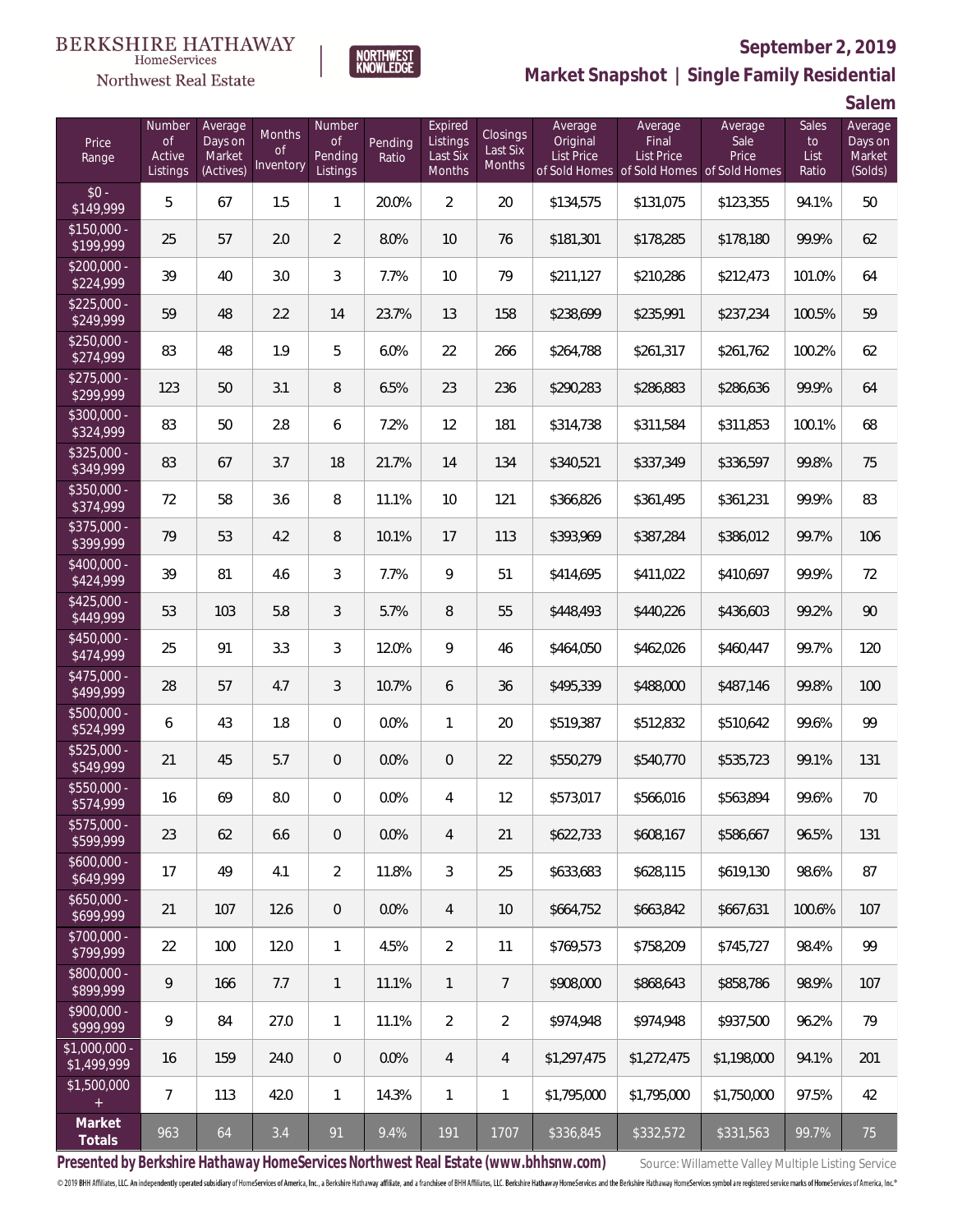

NORTHWEST<br>KNOWLEDGE

Northwest Real Estate

**Market Snapshot | Single Family Residential**

|                               |                                           |                                           |                                      |                                            |                  |                                           |                                |                                          |                                                                                    | <b>Marion and Polk Counties</b> |                              |                                         |
|-------------------------------|-------------------------------------------|-------------------------------------------|--------------------------------------|--------------------------------------------|------------------|-------------------------------------------|--------------------------------|------------------------------------------|------------------------------------------------------------------------------------|---------------------------------|------------------------------|-----------------------------------------|
| Price<br>Range                | Number<br><b>of</b><br>Active<br>Listings | Average<br>Days on<br>Market<br>(Actives) | Months<br><sub>of</sub><br>Inventory | Number<br><b>of</b><br>Pending<br>Listings | Pending<br>Ratio | Expired<br>Listings<br>Last Six<br>Months | Closings<br>Last Six<br>Months | Average<br>Original<br><b>List Price</b> | Average<br>Final<br><b>List Price</b><br>of Sold Homes of Sold Homes of Sold Homes | Average<br>Sale<br>Price        | Sales<br>to<br>List<br>Ratio | Average<br>Days on<br>Market<br>(Solds) |
| $$0 -$<br>\$149,999           | 10                                        | 58                                        | 1.3                                  | 4                                          | 40.0%            | 4                                         | 46                             | \$131,767                                | \$123,737                                                                          | \$116,754                       | 94.4%                        | 66                                      |
| $$150,000 -$<br>\$199,999     | 49                                        | 64                                        | 2.2                                  | 9                                          | 18.4%            | 20                                        | 136                            | \$185,224                                | \$179,377                                                                          | \$177,405                       | 98.9%                        | 67                                      |
| $$200,000 -$<br>\$224,999     | 55                                        | 42                                        | 2.2                                  | 4                                          | 7.3%             | 16                                        | 150                            | \$213,508                                | \$211,995                                                                          | \$212,667                       | 100.3%                       | 63                                      |
| $$225,000 -$<br>\$249,999     | 99                                        | 47                                        | 2.3                                  | 26                                         | 26.3%            | 32                                        | 258                            | \$239,245                                | \$236,578                                                                          | \$237,369                       | 100.3%                       | 62                                      |
| $$250,000 -$<br>\$274,999     | 139                                       | 46                                        | 2.0                                  | 14                                         | 10.1%            | 39                                        | 408                            | \$264,641                                | \$261,593                                                                          | \$261,876                       | 100.1%                       | 62                                      |
| $$275,000 -$<br>\$299,999     | 217                                       | 50                                        | 3.2                                  | 15                                         | 6.9%             | 35                                        | 405                            | \$289,416                                | \$286,603                                                                          | \$286,779                       | 100.1%                       | 66                                      |
| \$300,000 -<br>\$324,999      | 143                                       | 56                                        | 2.5                                  | 12                                         | 8.4%             | 27                                        | 338                            | \$314,782                                | \$311,080                                                                          | \$311,395                       | 100.1%                       | 70                                      |
| \$325,000 -<br>\$349,999      | 156                                       | 77                                        | 3.5                                  | 30                                         | 19.2%            | 29                                        | 271                            | \$341,202                                | \$337,360                                                                          | \$336,505                       | 99.7%                        | 87                                      |
| \$350,000 -<br>\$374,999      | 134                                       | 66                                        | 3.5                                  | 15                                         | 11.2%            | 20                                        | 230                            | \$369,107                                | \$363,313                                                                          | \$361,190                       | 99.4%                        | 101                                     |
| \$375,000 -<br>\$399,999      | 156                                       | 76                                        | 4.3                                  | 19                                         | 12.2%            | 27                                        | 218                            | \$394,406                                | \$388,241                                                                          | \$385,998                       | 99.4%                        | 114                                     |
| \$400,000 -<br>\$424,999      | 84                                        | 93                                        | 4.3                                  | 11                                         | 13.1%            | 14                                        | 118                            | \$417,375                                | \$413,985                                                                          | \$410,469                       | 99.2%                        | 98                                      |
| $$425,000 -$<br>\$449,999     | 98                                        | 107                                       | 6.0                                  | 8                                          | 8.2%             | 13                                        | 98                             | \$446,916                                | \$440,232                                                                          | \$436,585                       | 99.2%                        | 93                                      |
| $$450,000 -$<br>\$474,999     | 60                                        | 93                                        | 4.9                                  | 6                                          | 10.0%            | 14                                        | 73                             | \$467,311                                | \$463,803                                                                          | \$460,297                       | 99.2%                        | 106                                     |
| $$475,000 -$<br>\$499,999     | 62                                        | 57                                        | 6.0                                  | $\overline{4}$                             | 6.5%             | 13                                        | 62                             | \$498,798                                | \$489,526                                                                          | \$488,364                       | 99.8%                        | 108                                     |
| \$500,000 -<br>\$524,999      | 22                                        | 45                                        | 3.6                                  | $\mathbf{1}$                               | 4.5%             | 3                                         | 37                             | \$524,929                                | \$515,388                                                                          | \$510,278                       | 99.0%                        | 114                                     |
| $$525,000 -$<br>\$549,999     | 36                                        | 69                                        | 6.8                                  | 1                                          | 2.8%             | $\overline{2}$                            | 32                             | \$546,042                                | \$541,223                                                                          | \$535,398                       | 98.9%                        | 113                                     |
| \$550,000<br>\$574,999        | 26                                        | 66                                        | 6.8                                  | 2                                          | 7.7%             | 5                                         | 23                             | \$564,822                                | \$560,082                                                                          | \$560,515                       | 100.1%                       | 73                                      |
| \$575,000 -<br>\$599,999      | 47                                        | 78                                        | 8.5                                  | $\overline{0}$                             | 0.0%             | 10                                        | 33                             | \$612,524                                | \$602,921                                                                          | \$586,386                       | 97.3%                        | 121                                     |
| $$600.000 -$<br>\$649,999     | 28                                        | 57                                        | 3.6                                  | $\overline{2}$                             | 7.1%             | $\overline{7}$                            | 47                             | \$637,400                                | \$629,936                                                                          | \$621,555                       | 98.7%                        | 89                                      |
| $$650,000 -$<br>\$699,999     | 41                                        | 98                                        | 9.5                                  | $\overline{0}$                             | 0.0%             | 11                                        | 26                             | \$685,401                                | \$678,528                                                                          | \$670.031                       | 98.7%                        | 116                                     |
| $$700,000 -$<br>\$799,999     | 35                                        | 111                                       | 11.1                                 | 3                                          | 8.6%             | 5                                         | 19                             | \$783,689                                | \$768,950                                                                          | \$747,895                       | 97.3%                        | 107                                     |
| $$800,000 -$<br>\$899,999     | 20                                        | 173                                       | 9.2                                  | $\mathbf{1}$                               | 5.0%             | 5                                         | 13                             | \$903,822                                | \$872,245                                                                          | \$861,553                       | 98.8%                        | 142                                     |
| $$900.000 -$<br>\$999,999     | 19                                        | 150                                       | 28.5                                 | $\mathbf{1}$                               | 5.3%             | 4                                         | 4                              | \$1,004,974                              | \$952,449                                                                          | \$921,250                       | 96.7%                        | 119                                     |
| $$1,000,000$ -<br>\$1,499,999 | 25                                        | 198                                       | 21.4                                 | $\overline{0}$                             | $0.0\%$          | 6                                         | 7                              | \$1,239,271                              | \$1,227,129                                                                        | \$1,158,143                     | 94.4%                        | 167                                     |
| \$1,500,000                   | 11                                        | 160                                       | 22.0                                 | $\mathbf{1}$                               | 9.1%             | 3                                         | 3                              | \$3,198,333                              | \$3,198,333                                                                        | \$3,150,000                     | 98.5%                        | 56                                      |
| Market<br>Totals              | 1772                                      | 72                                        | 3.5                                  | 189                                        | 10.7%            | 364                                       | 3055                           | \$342,004                                | \$337,498                                                                          | \$335,823                       | 99.5%                        | 81                                      |

Presented by Berkshire Hathaway HomeServices Northwest Real Estate (www.bhhsnw.com) source: Willamette Valley Multiple Listing Service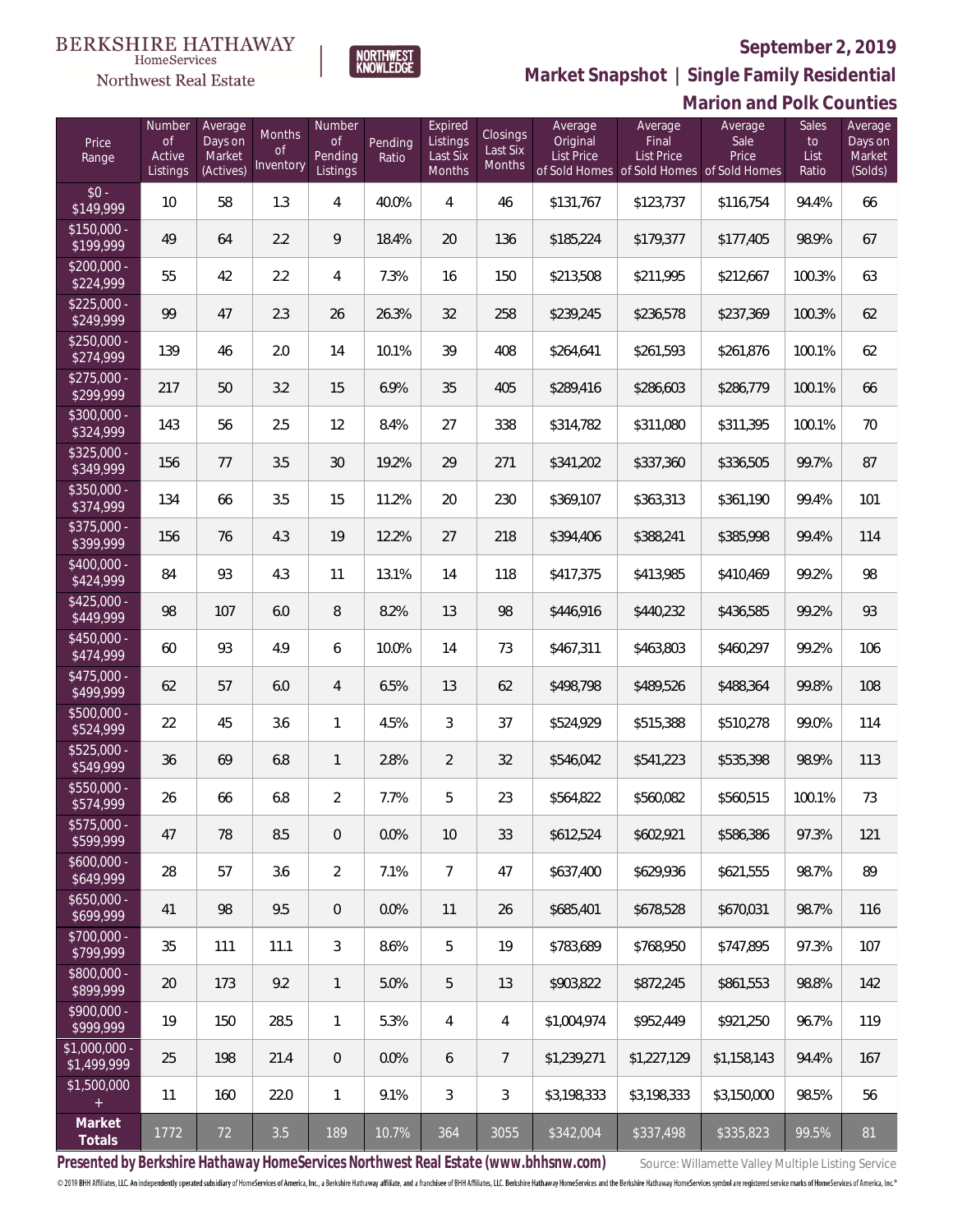#### **BERKSHIRE HATHAWAY**  $\label{lem:sevices} \textsc{Home} \textsc{Service} \textsc{s}$

## Northwest Real Estate



# **September 2, 2019**

**Market Snapshot | Single Family Residential**

**Keizer**

| Price<br>Range                | Number<br>of<br>Active<br>Listings | Average<br>Days on<br>Market<br>(Actives) | Months<br><b>of</b><br>Inventory | Number<br><b>of</b><br>Pending<br>Listings | Pending<br>Ratio | Expired<br>Listings<br>Last Six<br>Months | Closings<br>Last Six<br>Months | Average<br>Original<br><b>List Price</b> | Average<br>Final<br>List Price<br>of Sold Homes of Sold Homes | Average<br>Sale<br>Price<br>of Sold Homes | Sales<br>to<br>List<br>Ratio | Average<br>Days on<br>Market<br>(Solds) |
|-------------------------------|------------------------------------|-------------------------------------------|----------------------------------|--------------------------------------------|------------------|-------------------------------------------|--------------------------------|------------------------------------------|---------------------------------------------------------------|-------------------------------------------|------------------------------|-----------------------------------------|
| $$0 -$<br>\$149,999           | 0                                  | N/A                                       | 0.0                              | $\boldsymbol{0}$                           | N/A              | $\mathbf 0$                               | 1                              | \$137,000                                | \$132,000                                                     | \$133,000                                 | 100.8%                       | 13                                      |
| $$150,000 -$<br>\$199,999     | 3                                  | 46                                        | 4.5                              | $\mathbf{1}$                               | 33.3%            | $\mathbf{1}$                              | 4                              | \$194,425                                | \$180,925                                                     | \$174,425                                 | 96.4%                        | 114                                     |
| $$200,000 -$<br>\$224,999     | $\overline{2}$                     | 50                                        | 1.0                              | $\boldsymbol{0}$                           | 0.0%             | 1                                         | 12                             | \$214,742                                | \$212,242                                                     | \$212,363                                 | 100.1%                       | 56                                      |
| $$225,000 -$<br>\$249,999     | $\overline{7}$                     | 45                                        | 3.0                              | $\overline{2}$                             | 28.6%            | $\overline{2}$                            | 14                             | \$243,736                                | \$243,386                                                     | \$244,463                                 | 100.4%                       | 55                                      |
| $$250,000 -$<br>\$274,999     | 9                                  | 41                                        | 1.5                              | $\mathbf{1}$                               | 11.1%            | $\overline{7}$                            | 36                             | \$263,342                                | \$260,264                                                     | \$261,342                                 | 100.4%                       | 50                                      |
| $$275,000 -$<br>\$299,999     | 18                                 | 33                                        | 2.2                              | $\overline{2}$                             | 11.1%            | $\overline{2}$                            | 49                             | \$289,148                                | \$286,578                                                     | \$287,527                                 | 100.3%                       | 56                                      |
| $$300,000 -$<br>\$324,999     | 18                                 | 51                                        | 2.5                              | $\mathbf{1}$                               | 5.6%             | $\overline{4}$                            | 44                             | \$315,561                                | \$313,173                                                     | \$312,249                                 | 99.7%                        | 58                                      |
| $$325,000 -$<br>\$349,999     | 16                                 | 34                                        | 2.7                              | $\boldsymbol{0}$                           | 0.0%             | 6                                         | 36                             | \$340,258                                | \$335,027                                                     | \$336,419                                 | 100.4%                       | 63                                      |
| \$350,000 -<br>\$374,999      | 15                                 | 51                                        | 3.1                              | $\mathbf{1}$                               | 6.7%             | $\overline{2}$                            | 29                             | \$366,004                                | \$361,980                                                     | \$360,910                                 | 99.7%                        | 71                                      |
| \$375,000 -<br>\$399,999      | 10                                 | 39                                        | 4.6                              | $\mathbf{1}$                               | 10.0%            | $\mathbf{1}$                              | 13                             | \$391,386                                | \$389,771                                                     | \$386,763                                 | 99.2%                        | 62                                      |
| $$400,000 -$<br>\$424,999     | 16                                 | 116                                       | 8.0                              | $\mathbf{1}$                               | 6.3%             | $\mathbf 0$                               | 12                             | \$437,800                                | \$426,732                                                     | \$409,197                                 | 95.9%                        | 68                                      |
| $$425,000 -$<br>\$449,999     | 11                                 | 119                                       | 6.6                              | $\overline{2}$                             | 18.2%            | $\mathbf 0$                               | 10                             | \$441,249                                | \$436,120                                                     | \$434,870                                 | 99.7%                        | 84                                      |
| \$450,000 -<br>\$474,999      | 8                                  | 79                                        | 24.0                             | $\overline{0}$                             | 0.0%             | 1                                         | $\overline{2}$                 | \$480,000                                | \$472,500                                                     | \$466,000                                 | 98.6%                        | 56                                      |
| $$475,000 -$<br>\$499,999     | 3                                  | 33                                        | 18.0                             | $\boldsymbol{0}$                           | 0.0%             | $\mathbf 0$                               | 1                              | \$499,900                                | \$499,900                                                     | \$498,000                                 | 99.6%                        | 43                                      |
| $$500,000 -$<br>\$524,999     | 4                                  | 63                                        | 6.0                              | $\boldsymbol{0}$                           | 0.0%             | $\overline{0}$                            | $\overline{4}$                 | \$518,175                                | \$522,175                                                     | \$510,875                                 | 97.8%                        | 55                                      |
| $$525,000 -$<br>\$549,999     | 1                                  | 74                                        | 1.2                              | $\overline{0}$                             | 0.0%             | $\mathbf 0$                               | 5                              | \$539,798                                | \$550,798                                                     | \$536,985                                 | 97.5%                        | 58                                      |
| \$550,000 -<br>\$574,999      | $\overline{2}$                     | 30                                        | 6.0                              | $\overline{0}$                             | 0.0%             | 0                                         | $\overline{2}$                 | \$575,450                                | \$575,450                                                     | \$555,000                                 | 96.4%                        | 86                                      |
| \$575,000 -<br>\$599,999      | 5                                  | 103                                       | 30.0                             | $\mathbf 0$                                | 0.0%             | $\mathbf 0$                               | $\mathbf{1}$                   | \$599,999                                | \$599,999                                                     | \$590,000                                 | 98.3%                        | 60                                      |
| $$600,000 -$<br>\$649,999     | $\overline{a}$                     | 92                                        | 3.0                              | $\overline{0}$                             | 0.0%             | $\mathbf 0$                               | 4                              | \$609,725                                | \$609,725                                                     | \$612,500                                 | 100.5%                       | 45                                      |
| $$650,000 -$<br>\$699,999     | 1                                  | 151                                       | 6.0                              | $\mathbf 0$                                | 0.0%             | $\mathbf{1}$                              | 1                              | \$664,900                                | \$664,900                                                     | \$650,000                                 | 97.8%                        | 74                                      |
| $$700,000 -$<br>\$799,999     | $\boldsymbol{0}$                   | N/A                                       | 0.0                              | $\mathbf 0$                                | N/A              | $\mathbf 0$                               | $\mathbf{1}$                   | \$799,900                                | \$799,900                                                     | \$797,000                                 | 99.6%                        | 91                                      |
| $$800,000 -$<br>\$899,999     | 0                                  | N/A                                       | N/A                              | $\mathbf 0$                                | N/A              | $\mathbf 0$                               | $\sqrt{a}$                     | N/A                                      | N/A                                                           | N/A                                       | N/A                          | N/A                                     |
| $$900,000 -$<br>\$999,999     | $\boldsymbol{0}$                   | N/A                                       | N/A                              | $\circ$                                    | N/A              | $\mathbf{0}$                              | $\boldsymbol{0}$               | N/A                                      | N/A                                                           | N/A                                       | N/A                          | N/A                                     |
| $$1,000,000 -$<br>\$1,499,999 | 1                                  | 374                                       | N/A                              | $\mathbf 0$                                | 0.0%             | $\overline{0}$                            | $\theta$                       | N/A                                      | N/A                                                           | N/A                                       | N/A                          | N/A                                     |
| \$1,500,000<br>$\pm$          | 0                                  | N/A                                       | N/A                              | $\boldsymbol{0}$                           | N/A              | $\boldsymbol{0}$                          | $\boldsymbol{0}$               | N/A                                      | N/A                                                           | N/A                                       | N/A                          | N/A                                     |
| Market<br>Totals              | 152                                | 63                                        | $3.2\,$                          | 12                                         | 7.9%             | 28                                        | 281                            | \$334,309                                | \$331,142                                                     | \$329,742                                 | 99.6%                        | 61                                      |

Presented by Berkshire Hathaway HomeServices Northwest Real Estate (www.bhhsnw.com) source: Willamette Valley Multiple Listing Service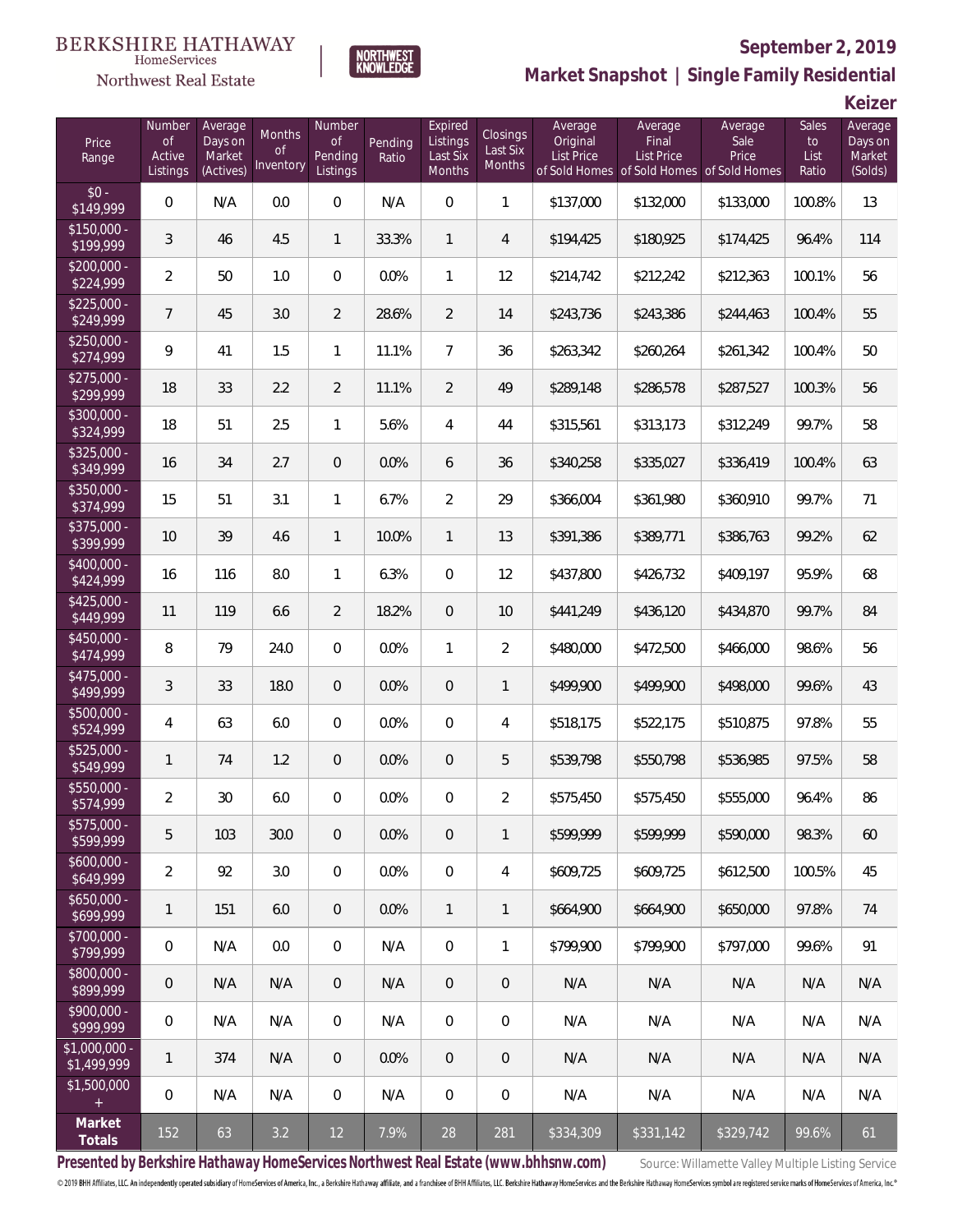

NORTHWEST<br>KNOWLEDGE

Northwest Real Estate

## **Market Snapshot | Single Family Residential**

| Price<br>Range               | Number<br><b>of</b><br>Active<br>Listings | Average<br>Days on<br>Market<br>(Actives) | Months<br>0f<br>Inventory | Number<br>Οf<br>Pending<br>Listings | Pending<br>Ratio | Expired<br>Listings<br>Last Six<br>Months | Closings<br>Last Six<br>Months | Average<br>Original<br><b>List Price</b> | Average<br>Final<br><b>List Price</b><br>of Sold Homes of Sold Homes of Sold Homes | Average<br>Sale<br>Price | Sales<br>to<br>List<br>Ratio | Average<br>Days on<br>Market<br>(Solds) |
|------------------------------|-------------------------------------------|-------------------------------------------|---------------------------|-------------------------------------|------------------|-------------------------------------------|--------------------------------|------------------------------------------|------------------------------------------------------------------------------------|--------------------------|------------------------------|-----------------------------------------|
| $$0 -$<br>\$149,999          | 3                                         | 40                                        | 1.8                       | $\overline{0}$                      | 0.0%             | $\Omega$                                  | 10 <sup>°</sup>                | \$138,290                                | \$134,290                                                                          | \$120,750                | 89.9%                        | 51                                      |
| $$150,000 -$<br>\$199,999    | 14                                        | 56                                        | 2.6                       | $\overline{0}$                      | 0.0%             | 3                                         | 32                             | \$183,127                                | \$181,445                                                                          | \$180,791                | 99.6%                        | 58                                      |
| $$200,000 -$<br>\$224,999    | 19                                        | 44                                        | 3.1                       | $\mathbf{1}$                        | 5.3%             | 3                                         | 37                             | \$209,458                                | \$208,579                                                                          | \$212,786                | 102.0%                       | 54                                      |
| $$225,000 -$<br>\$249,999    | 22                                        | 45                                        | 3.1                       | 3                                   | 13.6%            | 3                                         | 42                             | \$237,196                                | \$234,917                                                                          | \$235,639                | 100.3%                       | 57                                      |
| $$250,000 -$<br>\$274,999    | 23                                        | 33                                        | 5.3                       | $\overline{0}$                      | 0.0%             | 3                                         | 26                             | \$264,221                                | \$260,356                                                                          | \$260,144                | 99.9%                        | 68                                      |
| $$275,000 -$<br>\$299,999    | 14                                        | 45                                        | 2.7                       | $\overline{0}$                      | 0.0%             | 8                                         | 31                             | \$292,439                                | \$286,255                                                                          | \$286,976                | 100.3%                       | 77                                      |
| $$300,000 -$<br>\$324,999    | 11                                        | 34                                        | 3.5                       | $\overline{0}$                      | 0.0%             | $\overline{0}$                            | 19                             | \$314,600                                | \$311,605                                                                          | \$311,353                | 99.9%                        | 71                                      |
| $$325,000 -$<br>\$349,999    | 5                                         | 41                                        | 5.0                       | $\overline{0}$                      | 0.0%             | 3                                         | 6                              | \$333,117                                | \$331,467                                                                          | \$337,400                | 101.8%                       | 62                                      |
| $$350,000 -$<br>\$374,999    | $\overline{2}$                            | 43                                        | 6.0                       | $\overline{0}$                      | 0.0%             | $\overline{0}$                            | $\overline{2}$                 | \$367,450                                | \$367,450                                                                          | \$357,450                | 97.3%                        | 49                                      |
| \$375,000 -<br>\$399,999     | $\overline{2}$                            | 107                                       | 3.0                       | $\overline{0}$                      | 0.0%             | $\mathbf{1}$                              | $\overline{4}$                 | \$380,750                                | \$380,750                                                                          | \$375,000                | 98.5%                        | 69                                      |
| $$400,000 -$<br>\$424,999    | 0                                         | N/A                                       | 0.0                       | $\overline{0}$                      | N/A              | $\overline{0}$                            | $\overline{2}$                 | \$426,000                                | \$416,000                                                                          | \$400,750                | 96.3%                        | 232                                     |
| $$425,000 -$<br>\$449,999    | 3                                         | 157                                       | 18.0                      | $\overline{0}$                      | 0.0%             | $\overline{0}$                            | $\mathbf{1}$                   | \$425,000                                | \$425,000                                                                          | \$425,000                | 100.0%                       | 84                                      |
| $$450,000 -$<br>\$474,999    | $\mathbf{1}$                              | 248                                       | 6.0                       | $\overline{0}$                      | 0.0%             | $\overline{0}$                            | $\mathbf{1}$                   | \$515,000                                | \$499,900                                                                          | \$470,000                | 94.0%                        | 168                                     |
| $$475,000 -$<br>\$499,999    | 0                                         | N/A                                       | N/A                       | $\overline{0}$                      | N/A              | $\overline{0}$                            | $\sqrt{a}$                     | N/A                                      | N/A                                                                                | N/A                      | N/A                          | N/A                                     |
| \$500,000 -<br>\$524,999     | 0                                         | N/A                                       | N/A                       | $\overline{0}$                      | N/A              | $\overline{0}$                            | $\boldsymbol{0}$               | N/A                                      | N/A                                                                                | N/A                      | N/A                          | N/A                                     |
| $$525,000 -$<br>\$549,999    | 0                                         | N/A                                       | 0.0                       | $\overline{0}$                      | N/A              | $\overline{0}$                            | $\mathbf{1}$                   | \$610,000                                | \$550,000                                                                          | \$535,000                | 97.3%                        | 640                                     |
| \$550,000 -<br>\$574,999     | 0                                         | N/A                                       | N/A                       | $\mathbf{0}$                        | N/A              | $\overline{0}$                            | $\boldsymbol{0}$               | N/A                                      | N/A                                                                                | N/A                      | N/A                          | N/A                                     |
| \$575,000 -<br>\$599,999     | 0                                         | N/A                                       | N/A                       | $\mathbf 0$                         | N/A              | $\theta$                                  | $\mathbf 0$                    | N/A                                      | N/A                                                                                | N/A                      | N/A                          | N/A                                     |
| $$600,000 -$<br>\$649,999    | 0                                         | N/A                                       | 0.0                       | $\mathbf 0$                         | N/A              | $\mathbf 0$                               | 1                              | \$619,000                                | \$619,000                                                                          | \$605,000                | 97.7%                        | 38                                      |
| $$650,000 -$<br>\$699,999    | 0                                         | N/A                                       | N/A                       | $\mathbf 0$                         | N/A              | $\sqrt{0}$                                | $\mathbf 0$                    | N/A                                      | N/A                                                                                | N/A                      | N/A                          | N/A                                     |
| \$700,000 -<br>\$799,999     | 0                                         | N/A                                       | N/A                       | $\mathbf 0$                         | N/A              | $\mathbf 0$                               | $\mathbf 0$                    | N/A                                      | N/A                                                                                | N/A                      | N/A                          | N/A                                     |
| \$800,000 -<br>\$899,999     | 0                                         | N/A                                       | N/A                       | $\mathbf 0$                         | N/A              | $\sqrt{0}$                                | $\mathbf 0$                    | N/A                                      | N/A                                                                                | N/A                      | N/A                          | N/A                                     |
| $$900,000 -$<br>\$999,999    | 0                                         | N/A                                       | N/A                       | $\overline{0}$                      | N/A              | $\mathbf 0$                               | $\overline{0}$                 | N/A                                      | N/A                                                                                | N/A                      | N/A                          | N/A                                     |
| \$1,000,000 -<br>\$1,499,999 | 0                                         | N/A                                       | N/A                       | $\mathbf 0$                         | N/A              | $\sqrt{0}$                                | $\mathbf 0$                    | N/A                                      | N/A                                                                                | N/A                      | N/A                          | N/A                                     |
| \$1,500,000<br>$+$ $\,$      | 0                                         | N/A                                       | N/A                       | $\mathbf 0$                         | N/A              | $\mathbf 0$                               | $\mathbf 0$                    | N/A                                      | N/A                                                                                | N/A                      | N/A                          | N/A                                     |
| Market<br>Totals             | 119                                       | 48                                        | 3.3                       | $\overline{4}$                      | 3.4%             | 24                                        | 215                            | \$251,839                                | \$248,695                                                                          | \$248,438                | 99.9%                        | 67                                      |

Presented by Berkshire Hathaway HomeServices Northwest Real Estate (www.bhhsnw.com) source: Willamette Valley Multiple Listing Service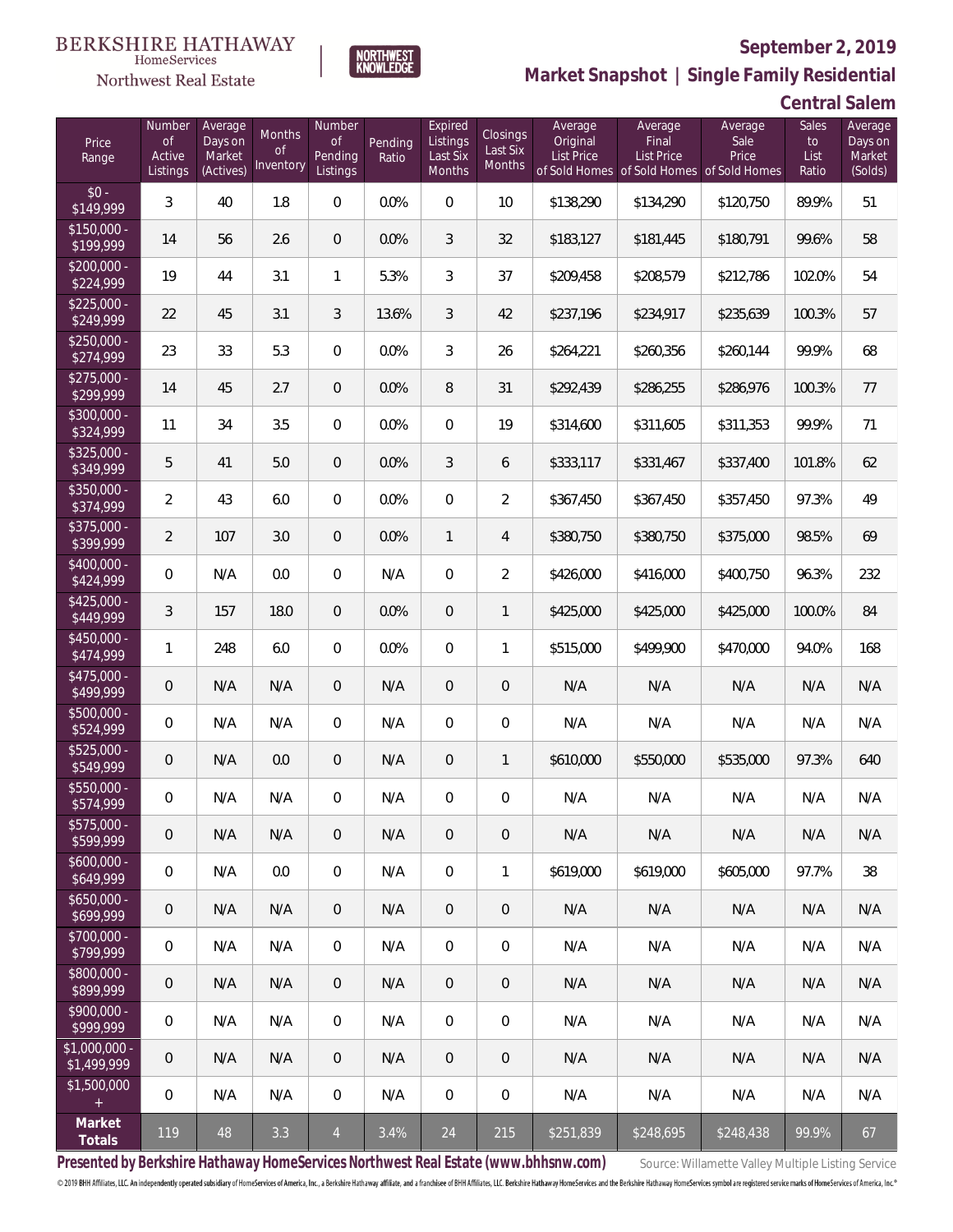Sales

Average Days on

**Suburban E Salem/North**



Average Days on Number of

Months

Pending

NORTHWEST<br>KNOWLFDGE

Expired **Listings** 

**Closings** 

Average **Original** 

Northwest Real Estate

Number

Price

 $\frac{1}{51}$ 

 $\frac{1}{2}$ 

 $\frac{1}{2}$ 

 $\frac{1}{2}$ 

 $\frac{1}{2}$ 

 $\frac{1}{24}$ 

 $\frac{$4!}{$4}$ 

 $$4$ <br> $$4$ 

 $$5<sup>0</sup>$ 

 $\frac{1}{55}$ 

 $$5$ <br> $$5$ 

 $\frac{1}{5}$ 

 $\frac{$6|}{$6}$ 

 $$6,56$ 

 $\frac{$7}{}}$ 

 $$8$ 

 $$9$ 

 $$1,0$ <br> $$1,0$ 

 $$1$ 

**Market Snapshot | Single Family Residential**

Average Sale

Average Final

| Range                        | Active<br>Listings | Market<br>(Actives) | 0f<br>Inventory | Pending<br>Listings | Ratio  | Last Six<br>Months | Last Six<br>Months | <b>List Price</b> | List Price<br>of Sold Homes of Sold Homes of Sold Homes | Price     | List<br>Ratio | Market<br>(Solds) |
|------------------------------|--------------------|---------------------|-----------------|---------------------|--------|--------------------|--------------------|-------------------|---------------------------------------------------------|-----------|---------------|-------------------|
| $$0 -$<br>\$149,999          | $\overline{2}$     | 108                 | 3.0             | $\boldsymbol{0}$    | 0.0%   | $\mathbf{1}$       | 4                  | \$117,475         | \$117,475                                               | \$111,250 | 94.7%         | 49                |
| \$150,000 -<br>\$199,999     | 3                  | 81                  | $1.8\,$         | $\boldsymbol{0}$    | 0.0%   | $\mathbf{1}$       | 10                 | \$180,320         | \$179,320                                               | \$180,240 | 100.5%        | 59                |
| $$200,000 -$<br>\$224,999    | 7                  | 30                  | 2.2             | $\mathbf{1}$        | 14.3%  | $\overline{2}$     | 19                 | \$214,226         | \$213,863                                               | \$212,889 | 99.5%         | 91                |
| $$225,000 -$<br>\$249,999    | 7                  | 39                  | 1.7             | $\overline{2}$      | 28.6%  | 4                  | 25                 | \$242,420         | \$240,292                                               | \$240,284 | 100.0%        | 55                |
| $$250,000 -$<br>\$274,999    | 17                 | 32                  | 1.6             | 3                   | 17.6%  | 4                  | 64                 | \$267,081         | \$263,178                                               | \$263,266 | 100.0%        | 71                |
| $$275,000 -$<br>\$299,999    | 40                 | 43                  | 3.5             | $\overline{2}$      | 5.0%   | 6                  | 68                 | \$289,070         | \$287,210                                               | \$286,924 | 99.9%         | 64                |
| \$300,000 -<br>\$324,999     | 20                 | 66                  | 3.4             | $\overline{2}$      | 10.0%  | $\overline{2}$     | 35                 | \$315,739         | \$312,296                                               | \$312,020 | 99.9%         | 78                |
| $$325,000 -$<br>\$349,999    | 12                 | 48                  | 2.2             | 10                  | 83.3%  | $\overline{2}$     | 33                 | \$338,399         | \$337,779                                               | \$335,991 | 99.5%         | 78                |
| \$350,000 -<br>\$374,999     | 6                  | 24                  | 1.5             | 6                   | 100.0% | $\boldsymbol{0}$   | 24                 | \$363,914         | \$361,077                                               | \$362,487 | 100.4%        | 84                |
| \$375,000 -<br>\$399,999     | 6                  | 55                  | 2.3             | 3                   | 50.0%  | $\boldsymbol{0}$   | 16                 | \$383,099         | \$380,843                                               | \$382,888 | 100.5%        | 103               |
| \$400,000 -<br>\$424,999     | 1                  | 243                 | 3.0             | $\boldsymbol{0}$    | 0.0%   | $\boldsymbol{0}$   | $\overline{2}$     | \$455,000         | \$445,000                                               | \$412,500 | 92.7%         | 111               |
| $$425,000 -$<br>\$449,999    | $\mathbf 0$        | N/A                 | 0.0             | $\theta$            | N/A    | $\mathbf 0$        | 1                  | \$459,000         | \$434,500                                               | \$432,000 | 99.4%         | 130               |
| \$450,000 -<br>\$474,999     | 0                  | N/A                 | 0.0             | $\boldsymbol{0}$    | N/A    | $\boldsymbol{0}$   | $\overline{2}$     | \$449,800         | \$449,800                                               | \$450,000 | 100.0%        | 38                |
| \$475,000 -<br>\$499,999     | $\mathbf{1}$       | 19                  | 6.0             | $\theta$            | 0.0%   | $\mathbf 0$        | 1                  | \$524,900         | \$499,900                                               | \$499,000 | 99.8%         | 44                |
| \$500,000 -<br>\$524,999     | 0                  | N/A                 | 0.0             | $\boldsymbol{0}$    | N/A    | $\boldsymbol{0}$   | 1                  | \$524,900         | \$524,900                                               | \$515,000 | 98.1%         | 64                |
| \$525,000 -<br>\$549,999     | $\overline{2}$     | 70                  | N/A             | $\theta$            | 0.0%   | $\boldsymbol{0}$   | $\theta$           | N/A               | N/A                                                     | N/A       | N/A           | N/A               |
| \$550,000 -<br>\$574,999     | 1                  | 30                  | 6.0             | 0                   | 0.0%   | $\boldsymbol{0}$   | 1                  | \$559,900         | \$559,900                                               | \$560,000 | 100.0%        | 50                |
| \$575,000 -<br>\$599,999     | 1                  | 116                 | $3.0\,$         | $\theta$            | 0.0%   | $\mathbf{1}$       | $\overline{2}$     | \$594,450         | \$586,950                                               | \$584,500 | 99.6%         | 88                |
| \$600,000 -<br>\$649,999     | 0                  | N/A                 | 0.0             | $\boldsymbol{0}$    | N/A    | $\mathbf 0$        | 1                  | \$596,600         | \$596,600                                               | \$600,000 | 100.6%        | 42                |
| \$650,000 -<br>\$699,999     | $\overline{2}$     | 13                  | 12.0            | $\mathbf 0$         | 0.0%   | $\sqrt{2}$         | 1                  | \$660,000         | \$660,000                                               | \$660,000 | 100.0%        | 48                |
| \$700,000 -<br>\$799,999     | 1                  | 224                 | N/A             | 0                   | 0.0%   | 0                  | 0                  | N/A               | N/A                                                     | N/A       | N/A           | N/A               |
| \$800,000 -<br>\$899,999     | $\overline{2}$     | 232                 | N/A             | $\mathbf 0$         | 0.0%   | $\sqrt{2}$         | $\mathbf 0$        | N/A               | N/A                                                     | N/A       | N/A           | N/A               |
| \$900,000 -<br>\$999,999     | 0                  | N/A                 | N/A             | 0                   | N/A    | $\mathbf 0$        | $\mathbf 0$        | N/A               | N/A                                                     | N/A       | N/A           | N/A               |
| \$1,000,000 -<br>\$1,499,999 | 1                  | 333                 | N/A             | $\mathbf 0$         | 0.0%   | $\overline{0}$     | $\mathbf 0$        | N/A               | N/A                                                     | N/A       | N/A           | N/A               |
| \$1,500,000<br>$+$           | 1                  | 20                  | N/A             | 0                   | 0.0%   | $\boldsymbol{0}$   | $\mathbf 0$        | N/A               | N/A                                                     | N/A       | N/A           | N/A               |
| Market<br>Totals             | 133                | 54                  | 2.6             | 29                  | 21.8%  | 23                 | 310                | \$298,578         | \$296,075                                               | \$295,657 | 99.9%         | 73                |

**Presented by Berkshire Hathaway HomeServices Northwest Real Estate (www.bhhsnw.com)** Source: Willamette Valley Multiple Listing Service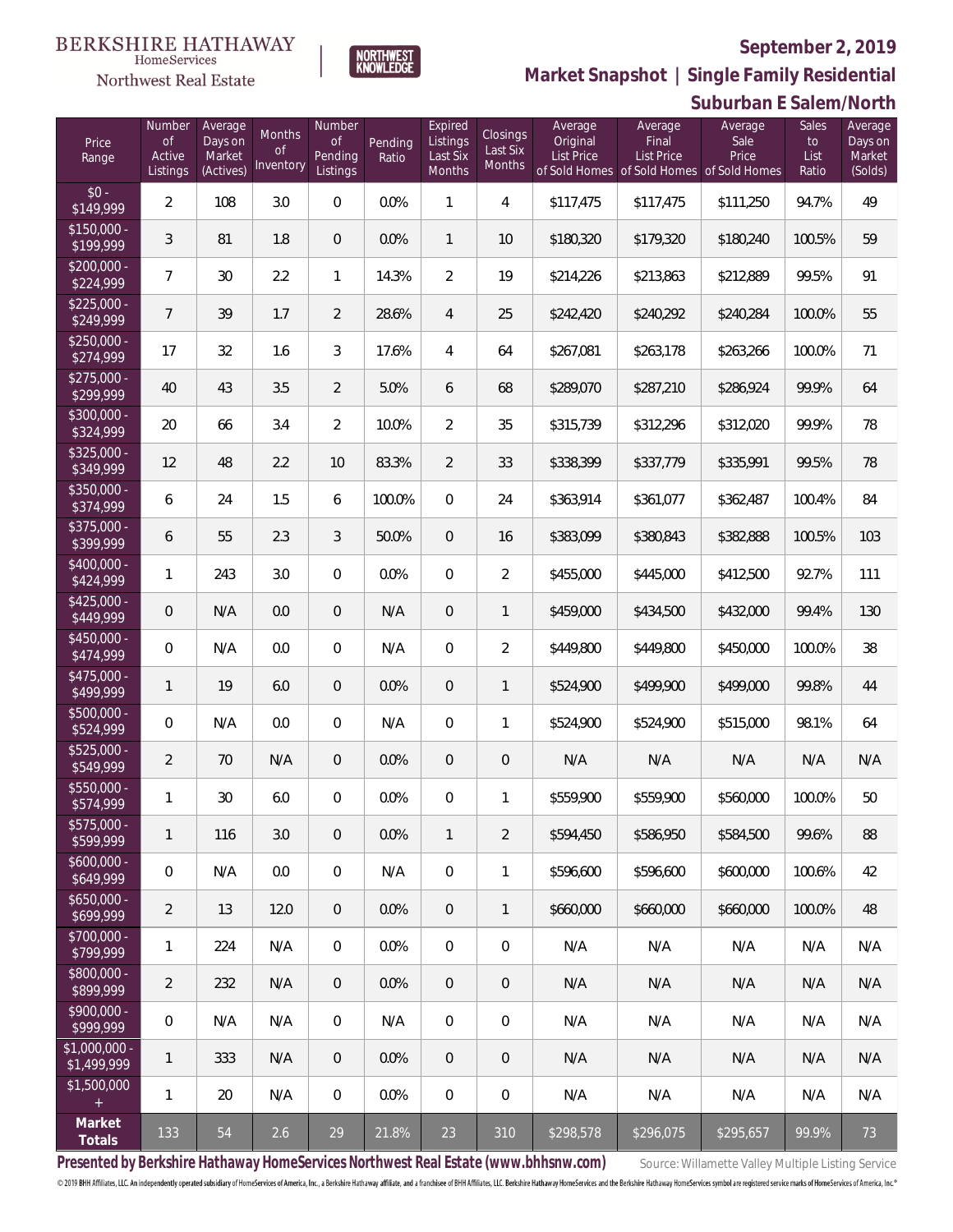

NORTHWEST<br>KNOWLEDGE

Northwest Real Estate

**Market Snapshot | Single Family Residential**

|                               |                     |                     |                            |                     |         |                           |                           |                     |                                                                | Suburban E Salem/South |               |                    |
|-------------------------------|---------------------|---------------------|----------------------------|---------------------|---------|---------------------------|---------------------------|---------------------|----------------------------------------------------------------|------------------------|---------------|--------------------|
| Price                         | Number<br><b>of</b> | Average<br>Days on  | Months                     | Number<br><b>of</b> | Pending | Expired<br>Listings       | Closings                  | Average<br>Original | Average<br>Final                                               | Average<br>Sale        | Sales<br>to   | Average<br>Days on |
| Range                         | Active<br>Listings  | Market<br>(Actives) | <sub>of</sub><br>Inventory | Pending<br>Listings | Ratio   | Last Six<br><b>Months</b> | Last Six<br><b>Months</b> | <b>List Price</b>   | <b>List Price</b><br>of Sold Homes of Sold Homes of Sold Homes | Price                  | List<br>Ratio | Market<br>(Solds)  |
| $$0 -$<br>\$149,999           | 0                   | N/A                 | 0.0                        | $\mathbf{1}$        | N/A     | 1                         | 1                         | \$90,000            | \$90,000                                                       | \$125,000              | 138.9%        | 16                 |
| $$150,000 -$<br>\$199,999     | 4                   | 51                  | 3.0                        | $\overline{0}$      | 0.0%    | $\mathbf{1}$              | 8                         | \$181,725           | \$176,225                                                      | \$178,663              | 101.4%        | 63                 |
| $$200,000 -$<br>\$224,999     | 3                   | 29                  | 2.6                        | $\mathbf{1}$        | 33.3%   | 1                         | $\overline{7}$            | \$209,814           | \$209,943                                                      | \$211,786              | 100.9%        | 77                 |
| $$225,000 -$<br>\$249,999     | 14                  | 57                  | 2.4                        | 3                   | 21.4%   | $\mathbf{1}$              | 35                        | \$236,397           | \$232,960                                                      | \$235,877              | 101.3%        | 63                 |
| $$250,000 -$<br>\$274,999     | 17                  | 52                  | 1.9                        | $\overline{0}$      | 0.0%    | 5                         | 54                        | \$262,413           | \$259,181                                                      | \$260,328              | 100.4%        | 61                 |
| $$275,000 -$<br>\$299,999     | 12                  | 45                  | 3.3                        | 3                   | 25.0%   | $\overline{2}$            | 22                        | \$287,939           | \$284,943                                                      | \$285,907              | 100.3%        | 68                 |
| $$300,000 -$<br>\$324,999     | 3                   | 55                  | 1.8                        | 1                   | 33.3%   | $\mathbf{0}$              | 10                        | \$312,570           | \$307,550                                                      | \$307,780              | 100.1%        | 73                 |
| $$325,000 -$<br>\$349,999     | 4                   | 106                 | 3.4                        | $\mathbf{1}$        | 25.0%   | $\overline{0}$            | $\overline{7}$            | \$341,086           | \$333,800                                                      | \$334,643              | 100.3%        | 72                 |
| $$350,000 -$<br>\$374,999     | 1                   | 54                  | 2.0                        | $\overline{0}$      | 0.0%    | $\mathbf{0}$              | 3                         | \$411,600           | \$369,933                                                      | \$368,333              | 99.6%         | 117                |
| $$375,000 -$<br>\$399,999     | $\mathbf 0$         | N/A                 | 0.0                        | 1                   | N/A     | $\overline{0}$            | 4                         | \$434,700           | \$385,275                                                      | \$383,750              | 99.6%         | 102                |
| $$400.000 -$<br>\$424,999     | 0                   | N/A                 | 0.0                        | $\overline{0}$      | N/A     | 1                         | 1                         | \$397,400           | \$397,400                                                      | \$409,000              | 102.9%        | 35                 |
| $$425,000 -$<br>\$449,999     | $\overline{2}$      | 33                  | 4.0                        | $\overline{0}$      | 0.0%    | $\overline{0}$            | 3                         | \$431,300           | \$431,300                                                      | \$436,333              | 101.2%        | 84                 |
| $$450.000 -$<br>\$474,999     | 1                   | 182                 | 6.0                        | $\overline{0}$      | 0.0%    | 1                         | 1                         | \$450,000           | \$450,000                                                      | \$465,000              | 103.3%        | 90                 |
| $$475,000 -$<br>\$499,999     | $\mathbf 0$         | N/A                 | 0.0                        | $\mathbf{1}$        | N/A     | $\mathbf 0$               | 1                         | \$475,000           | \$475,000                                                      | \$485,000              | 102.1%        | 84                 |
| $$500,000 -$<br>\$524,999     | 0                   | N/A                 | 0.0                        | $\boldsymbol{0}$    | N/A     | $\boldsymbol{0}$          | $\overline{2}$            | \$529,000           | \$510,000                                                      | \$503,750              | 98.8%         | 69                 |
| $$525,000 -$<br>\$549,999     | 4                   | 26                  | 12.0                       | 0                   | 0.0%    | $\overline{0}$            | $\overline{2}$            | \$607,450           | \$574,200                                                      | \$540,000              | 94.0%         | 133                |
| $$550.000 -$<br>\$574,999     | 1                   | 82                  | 6.0                        | $\mathbf{0}$        | 0.0%    | 1                         | 1                         | \$575,000           | \$575,000                                                      | \$571,000              | 99.3%         | 50                 |
| $$575.000 -$<br>\$599,999     | $\overline{2}$      | 52                  | 2.4                        | $\overline{0}$      | 0.0%    | $\overline{0}$            | 5                         | \$628,760           | \$603,580                                                      | \$588,800              | 97.6%         | 114                |
| $$600,000 -$<br>\$649,999     | 1                   | 74                  | 2.0                        | $\mathbf{0}$        | 0.0%    | $\mathbf{0}$              | 3                         | \$624,667           | \$623,000                                                      | \$615,000              | 98.7%         | 106                |
| $$650,000 -$<br>\$699,999     | $\overline{2}$      | 72                  | 4.0                        | $\overline{0}$      | 0.0%    | $\overline{0}$            | 3                         | \$683,000           | \$679,667                                                      | \$657.550              | 96.7%         | 125                |
| $$700,000 -$<br>\$799,999     | 0                   | N/A                 | N/A                        | $\overline{0}$      | N/A     | $\boldsymbol{0}$          | $\overline{0}$            | N/A                 | N/A                                                            | N/A                    | N/A           | N/A                |
| \$800,000 -<br>\$899,999      | 1                   | 28                  | 3.0                        | $\overline{0}$      | 0.0%    | $\overline{0}$            | $\overline{2}$            | \$995,000           | \$857.250                                                      | \$854,750              | 99.7%         | 213                |
| $$900,000 -$<br>\$999,999     | 0                   | N/A                 | 0.0                        | $\mathbf{0}$        | N/A     | $\mathbf 0$               | 1                         | \$999,900           | \$999.900                                                      | \$950,000              | 95.0%         | 90                 |
| $$1,000,000$ -<br>\$1,499,999 | $\mathbf 0$         | N/A                 | N/A                        | $\theta$            | N/A     | 2                         | $\overline{0}$            | N/A                 | N/A                                                            | N/A                    | N/A           | N/A                |
| \$1,500,000                   | 0                   | N/A                 | N/A                        | $\mathbf{1}$        | N/A     | $\boldsymbol{0}$          | $\overline{0}$            | N/A                 | N/A                                                            | N/A                    | N/A           | N/A                |
| Market<br>Totals              | 72                  | 55                  | 2.5                        | 13                  | 18.1%   | 16                        | 176                       | \$317,041           | \$309,378                                                      | \$309,364              | 100.0%        | 72                 |

Presented by Berkshire Hathaway HomeServices Northwest Real Estate (www.bhhsnw.com) source: Willamette Valley Multiple Listing Service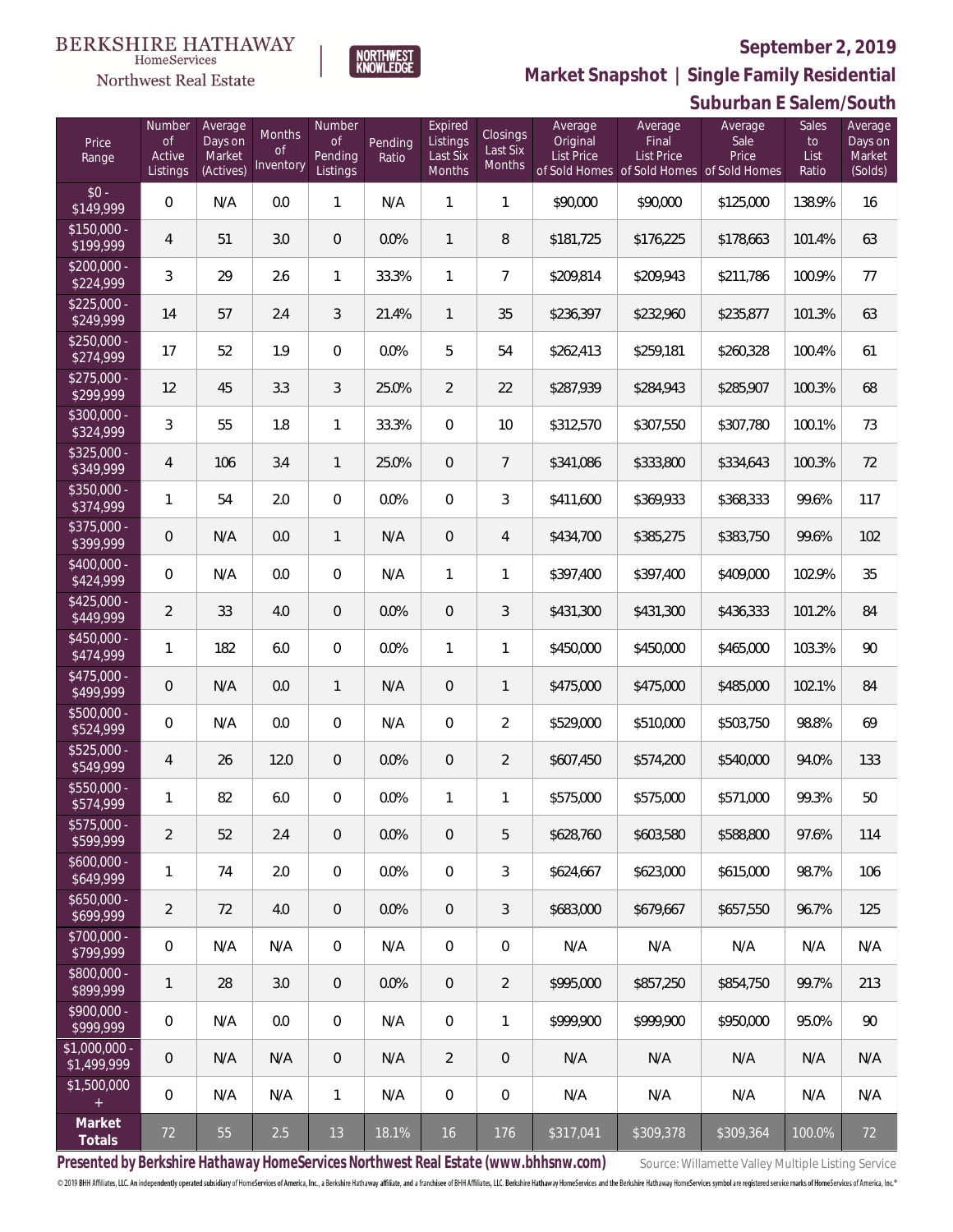

**NORTHWEST**<br>KNOWLEDGE

Northwest Real Estate

**Market Snapshot | Single Family Residential**

## **Southeast Salem**

| Price<br>Range               | Number<br><b>of</b><br>Active<br>Listings | Average<br>Days on<br>Market<br>(Actives) | Months<br><b>of</b><br>Inventory | Number<br><b>of</b><br>Pending<br>Listings | Pending<br>Ratio | Expired<br>Listings<br>Last Six<br>Months | <b>Closings</b><br>Last Six<br><b>Months</b> | Average<br>Original<br><b>List Price</b> | Average<br>Final<br>List Price<br>of Sold Homes of Sold Homes of Sold Homes | Average<br>Sale<br>Price | Sales<br>to<br>List<br>Ratio | Average<br>Days on<br>Market<br>(Solds) |
|------------------------------|-------------------------------------------|-------------------------------------------|----------------------------------|--------------------------------------------|------------------|-------------------------------------------|----------------------------------------------|------------------------------------------|-----------------------------------------------------------------------------|--------------------------|------------------------------|-----------------------------------------|
| $$0 -$<br>$\sqrt{$149,999}$  | $\overline{0}$                            | N/A                                       | 0.0                              | $\overline{0}$                             | N/A              | $\overline{0}$                            | $\overline{2}$                               | \$145,900                                | \$145,900                                                                   | \$143,400                | 98.3%                        | 40                                      |
| $$150,000 -$<br>\$199,999    | $\overline{2}$                            | 79                                        | 0.8                              | $\overline{2}$                             | 100.0%           | $\overline{4}$                            | 15                                           | \$174,473                                | \$169,447                                                                   | \$171,820                | 101.4%                       | 63                                      |
| $$200,000 -$<br>\$224,999    | 4                                         | 42                                        | 4.8                              | $\overline{0}$                             | 0.0%             | $\mathbf{1}$                              | 5                                            | \$219,980                                | \$217,380                                                                   | \$212,585                | 97.8%                        | 48                                      |
| $$225,000 -$<br>\$249,999    | 6                                         | 86                                        | 1.1                              | $\mathfrak{Z}$                             | 50.0%            | $\overline{4}$                            | 32                                           | \$238,866                                | \$235,213                                                                   | \$238,250                | 101.3%                       | 62                                      |
| $$250,000 -$<br>\$274,999    | 11                                        | 50                                        | 1.0                              | $\mathbf{1}$                               | 9.1%             | $\overline{4}$                            | 66                                           | \$263,095                                | \$260,168                                                                   | \$261,838                | 100.6%                       | 54                                      |
| $$275,000 -$<br>\$299,999    | 21                                        | 71                                        | 2.4                              | $\mathbf{1}$                               | 4.8%             | $\overline{2}$                            | 53                                           | \$289,977                                | \$286,982                                                                   | \$287,323                | 100.1%                       | 58                                      |
| $$300,000 -$<br>\$324,999    | 24                                        | 54                                        | 2.7                              | $\mathbf{1}$                               | 4.2%             | $\overline{7}$                            | 53                                           | \$315,317                                | \$312,606                                                                   | \$312,538                | 100.0%                       | 72                                      |
| $$325,000 -$<br>\$349,999    | 25                                        | 71                                        | 4.7                              | 4                                          | 16.0%            | $\overline{0}$                            | 32                                           | \$338,138                                | \$335,531                                                                   | \$335,680                | 100.0%                       | 71                                      |
| $$350,000 -$<br>\$374,999    | 24                                        | 63                                        | 5.1                              | $\Omega$                                   | 0.0%             | $\mathbf{1}$                              | 28                                           | \$361,545                                | \$358,273                                                                   | \$358,048                | 99.9%                        | 70                                      |
| $$375,000 -$<br>\$399,999    | 30                                        | 57                                        | 4.7                              | $\mathfrak{Z}$                             | 10.0%            | $\overline{7}$                            | 38                                           | \$394,729                                | \$390,226                                                                   | \$386,509                | 99.0%                        | 80                                      |
| $$400,000 -$<br>\$424,999    | 13                                        | 74                                        | 4.1                              | $\mathbf 0$                                | 0.0%             | $\overline{2}$                            | 19                                           | \$420,811                                | \$413,858                                                                   | \$412,563                | 99.7%                        | 73                                      |
| $$425,000 -$<br>\$449,999    | 21                                        | 104                                       | 7.4                              | $\mathbf{1}$                               | 4.8%             | $\overline{4}$                            | 17                                           | \$450,941                                | \$443,835                                                                   | \$440,506                | 99.2%                        | 142                                     |
| $$450,000 -$<br>\$474,999    | 8                                         | 97                                        | 2.8                              | $\overline{2}$                             | 25.0%            | 5                                         | 17                                           | \$464,353                                | \$461,765                                                                   | \$458,938                | 99.4%                        | 138                                     |
| $$475,000 -$<br>\$499,999    | 16                                        | 62                                        | 4.8                              | $\mathbf{1}$                               | 6.3%             | $\overline{4}$                            | 20                                           | \$490,445                                | \$487,795                                                                   | \$486,598                | 99.8%                        | 89                                      |
| $$500,000 -$<br>\$524,999    | 2                                         | 41                                        | 1.3                              | $\overline{0}$                             | 0.0%             | $\mathbf{1}$                              | 9                                            | \$521,148                                | \$517,248                                                                   | \$511,950                | 99.0%                        | 98                                      |
| $$525,000 -$<br>\$549,999    | 3                                         | 57                                        | 1.8                              | $\overline{0}$                             | 0.0%             | $\overline{0}$                            | 10                                           | \$543,354                                | \$539,084                                                                   | \$538,846                | 100.0%                       | 132                                     |
| $$550,000 -$<br>\$574,999    | 6                                         | 67                                        | 12.0                             | $\overline{0}$                             | 0.0%             | $\overline{2}$                            | 3                                            | \$553,133                                | \$553,133                                                                   | \$568,167                | 102.7%                       | 45                                      |
| $$575,000 -$<br>\$599,999    | 6                                         | 52                                        | 9.0                              | $\overline{0}$                             | 0.0%             | $\overline{0}$                            | $\overline{4}$                               | \$629,725                                | \$612,225                                                                   | \$578,750                | 94.5%                        | 154                                     |
| $$600,000 -$<br>\$649,999    | $\overline{7}$                            | 33                                        | 3.8                              | $\overline{0}$                             | 0.0%             | $\overline{2}$                            | 11                                           | \$641,700                                | \$633,055                                                                   | \$624,445                | 98.6%                        | 87                                      |
| $$650,000 -$<br>\$699,999    | 9                                         | 146                                       | 18.0                             | $\overline{0}$                             | 0.0%             | $\overline{0}$                            | $\mathfrak{Z}$                               | \$624,872                                | \$624,872                                                                   | \$671,253                | 107.4%                       | 107                                     |
| $$700,000 -$<br>\$799,999    | 5                                         | 80                                        | 15.0                             | $\overline{0}$                             | 0.0%             | $\mathbf{1}$                              | $\overline{2}$                               | \$725,000                                | \$725,000                                                                   | \$721,500                | 99.5%                        | 43                                      |
| $$800,000 -$<br>\$899,999    | 1                                         | $\overline{7}$                            | 6.0                              | $\overline{0}$                             | 0.0%             | $\overline{0}$                            | $\mathbf{1}$                                 | \$850,000                                | \$850,000                                                                   | \$850,000                | 100.0%                       | 31                                      |
| $$900,000 -$<br>\$999,999    | $\overline{2}$                            | 69                                        | 12.0                             | $\mathbf 0$                                | 0.0%             | $\mathbf 0$                               | 1                                            | \$949,995                                | \$949,995                                                                   | \$925,000                | 97.4%                        | 67                                      |
| \$1,000,000 -<br>\$1,499,999 | $\overline{2}$                            | 56                                        | N/A                              | $\overline{0}$                             | 0.0%             | $\overline{0}$                            | 0                                            | N/A                                      | N/A                                                                         | N/A                      | N/A                          | N/A                                     |
| \$1,500,000<br>$+$           | $\overline{2}$                            | 92                                        | N/A                              | $\overline{0}$                             | 0.0%             | $\mathbf{1}$                              | 0                                            | N/A                                      | N/A                                                                         | N/A                      | N/A                          | N/A                                     |
| Market<br>Totals             | 250                                       | 70                                        | 3.4                              | 19                                         | 7.6%             | 52                                        | 441                                          | \$355,761                                | \$352,042                                                                   | \$351,603                | 99.9%                        | 76                                      |

Presented by Berkshire Hathaway HomeServices Northwest Real Estate (www.bhhsnw.com) source: Willamette Valley Multiple Listing Service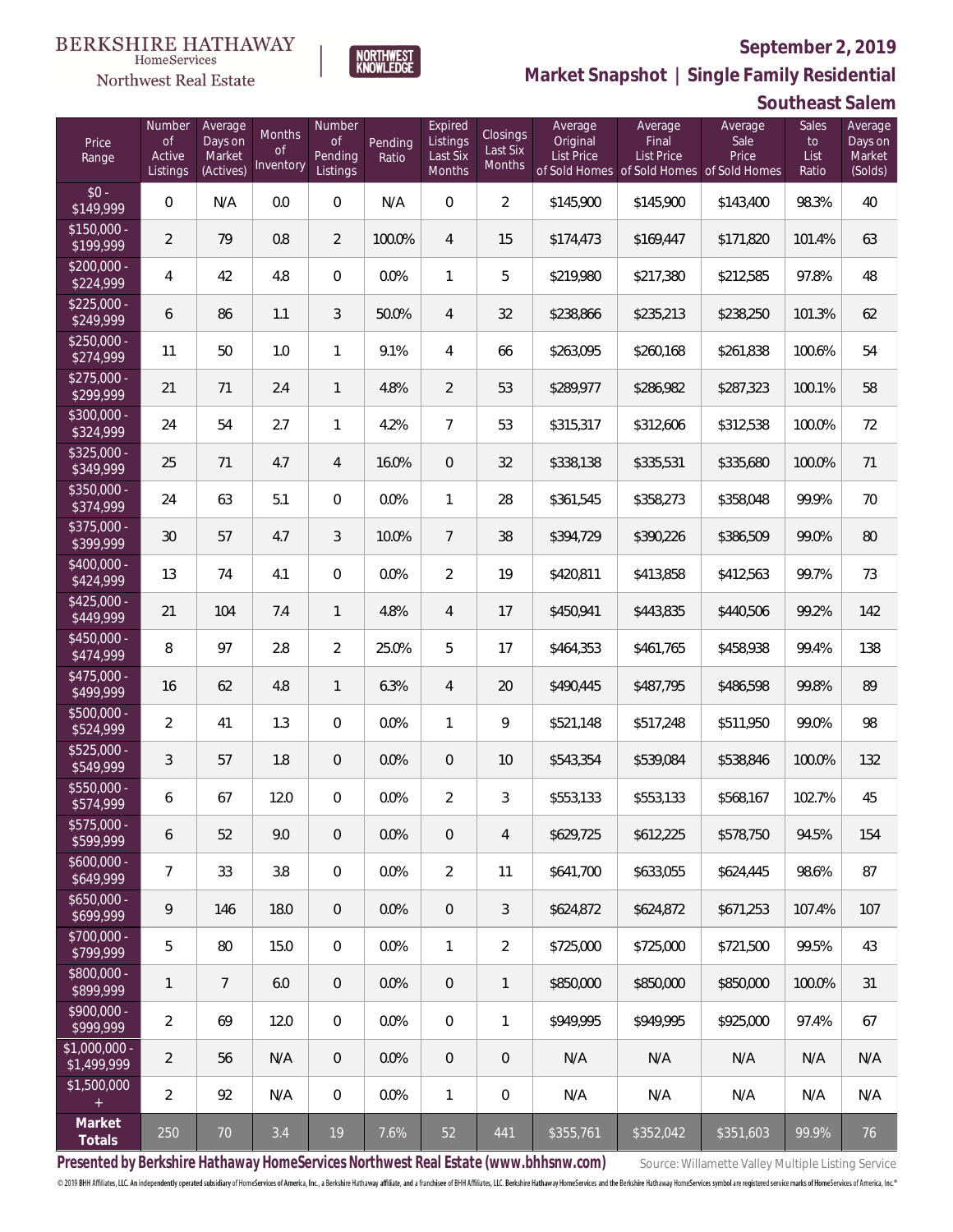#### **BERKSHIRE HATHAWAY** HomeServices

## Northwest Real Estate



## **September 2, 2019**

**Market Snapshot | Single Family Residential**

**South Salem**

| Price<br>Range                | Number<br>of<br>Active<br>Listings | Average<br>Days on<br>Market<br>(Actives) | <b>Months</b><br>Οf<br>Inventory | <b>Number</b><br><b>of</b><br>Pending<br>Listings | Pending<br>Ratio | Expired<br>Listings<br>Last Six<br>Months | Closings<br>Last Six<br>Months | Average<br>Original<br><b>List Price</b><br>of Sold Homes | Average<br>Final<br><b>List Price</b><br>of Sold Homes | Average<br>Sale<br>Price<br>of Sold Homes | <b>Sales</b><br>to<br>List<br>Ratio | Average<br>Days on<br>Market<br>(Solds) |
|-------------------------------|------------------------------------|-------------------------------------------|----------------------------------|---------------------------------------------------|------------------|-------------------------------------------|--------------------------------|-----------------------------------------------------------|--------------------------------------------------------|-------------------------------------------|-------------------------------------|-----------------------------------------|
| $$0 -$<br>\$149,999           | $\overline{0}$                     | N/A                                       | 0.0                              | $\overline{0}$                                    | N/A              | $\overline{0}$                            | $\mathbf{1}$                   | \$190,000                                                 | \$160,000                                              | \$135,000                                 | 84.4%                               | 66                                      |
| $$150,000 -$<br>\$199,999     | 1                                  | 3                                         | 0.9                              | $\overline{0}$                                    | 0.0%             | $\overline{0}$                            | $\overline{7}$                 | \$192,200                                                 | \$184,914                                              | \$177,857                                 | 96.2%                               | 52                                      |
| $$200,000 -$<br>\$224,999     | $\overline{2}$                     | 19                                        | 4.0                              | $\overline{0}$                                    | 0.0%             | $\overline{2}$                            | 3                              | \$211,633                                                 | \$208,300                                              | \$214,000                                 | 102.7%                              | 77                                      |
| $$225,000 -$<br>\$249,999     | 3                                  | 26                                        | 1.5                              | $\overline{2}$                                    | 66.7%            | $\mathbf{1}$                              | 12                             | \$238,400                                                 | \$237,150                                              | \$237,275                                 | 100.1%                              | 51                                      |
| $$250,000 -$<br>\$274,999     | 3                                  | 63                                        | 0.7                              | $\overline{0}$                                    | 0.0%             | $\overline{2}$                            | 25                             | \$269,321                                                 | \$263,757                                              | \$261,398                                 | 99.1%                               | 66                                      |
| $$275,000 -$<br>\$299,999     | 15                                 | 63                                        | 3.6                              | $\mathbf{1}$                                      | 6.7%             | $\overline{2}$                            | 25                             | \$287,928                                                 | \$286,360                                              | \$284,868                                 | 99.5%                               | 61                                      |
| $$300,000 -$<br>\$324,999     | $\overline{7}$                     | 35                                        | 1.6                              | $\mathbf{1}$                                      | 14.3%            | $\overline{2}$                            | 27                             | \$311,413                                                 | \$308,843                                              | \$310,611                                 | 100.6%                              | 56                                      |
| $$325,000 -$<br>\$349,999     | 13                                 | 69                                        | 4.6                              | $\mathbf{1}$                                      | 7.7%             | $\mathbf{1}$                              | 17                             | \$347,282                                                 | \$339,582                                              | \$337,541                                 | 99.4%                               | 82                                      |
| $$350,000 -$<br>\$374,999     | 15                                 | 46                                        | 4.5                              | $\overline{0}$                                    | 0.0%             | $\mathbf{1}$                              | 20                             | \$373,143                                                 | \$365,833                                              | \$362,668                                 | 99.1%                               | 91                                      |
| $$375,000 -$<br>\$399,999     | 12                                 | 41                                        | 6.5                              | $\mathbf{1}$                                      | 8.3%             | $\overline{2}$                            | 11                             | \$390,463                                                 | \$381,590                                              | \$384,098                                 | 100.7%                              | 80                                      |
| $$400,000 -$<br>\$424,999     | 7                                  | 72                                        | 5.3                              | $\overline{0}$                                    | 0.0%             | $\mathbf{1}$                              | 8                              | \$400,725                                                 | \$398,838                                              | \$406,875                                 | 102.0%                              | 45                                      |
| $$425,000 -$<br>\$449,999     | 17                                 | 118                                       | 12.8                             | $\overline{0}$                                    | 0.0%             | $\overline{0}$                            | $\, 8$                         | \$463,725                                                 | \$442,975                                              | \$435,875                                 | 98.4%                               | 65                                      |
| $$450,000 -$<br>\$474,999     | 9                                  | 104                                       | 4.5                              | $\mathbf{1}$                                      | 11.1%            | $\mathbf{1}$                              | 12                             | \$466,363                                                 | \$462,533                                              | \$460,921                                 | 99.7%                               | 88                                      |
| $$475,000 -$<br>\$499,999     | $\overline{2}$                     | 79                                        | 1.2                              | $\overline{0}$                                    | 0.0%             | $\mathbf{1}$                              | 10                             | \$504,370                                                 | \$488,850                                              | \$488,712                                 | 100.0%                              | 127                                     |
| $$500,000 -$<br>\$524,999     | $\overline{2}$                     | 68                                        | 2.4                              | $\overline{0}$                                    | 0.0%             | $\overline{0}$                            | 5                              | \$509,960                                                 | \$504,360                                              | \$510,000                                 | 101.1%                              | 112                                     |
| $$525,000 -$<br>\$549,999     | $\overline{7}$                     | 19                                        | 6.0                              | $\overline{0}$                                    | 0.0%             | $\overline{0}$                            | $\overline{7}$                 | \$536,986                                                 | \$534,700                                              | \$530,143                                 | 99.1%                               | 75                                      |
| $$550,000 -$<br>\$574,999     | 4                                  | 64                                        | 4.8                              | $\overline{0}$                                    | 0.0%             | $\mathbf{1}$                              | 5                              | \$584,600                                                 | \$567,798                                              | \$562,446                                 | 99.1%                               | 94                                      |
| $$575,000 -$<br>\$599,999     | 9                                  | 50                                        | 10.8                             | $\overline{0}$                                    | 0.0%             | $\mathbf{1}$                              | 5                              | \$594,380                                                 | \$594,380                                              | \$592.900                                 | 99.8%                               | 60                                      |
| $$600,000 -$<br>\$649,999     | 6                                  | 71                                        | 18.0                             | $\overline{2}$                                    | 33.3%            | $\mathbf{1}$                              | $\overline{2}$                 | \$630,000                                                 | \$630,000                                              | \$620,000                                 | 98.4%                               | 99                                      |
| $$650,000 -$<br>\$699,999     | $\overline{4}$                     | 115                                       | 12.0                             | $\overline{0}$                                    | 0.0%             | 3                                         | $\overline{2}$                 | \$689,450                                                 | \$697,450                                              | \$680,000                                 | 97.5%                               | 58                                      |
| $$700,000 -$<br>\$799,999     | 10                                 | 58                                        | 12.0                             | $\boldsymbol{0}$                                  | 0.0%             | $\mathbf{1}$                              | 5                              | \$766,800                                                 | \$766,980                                              | \$748,900                                 | 97.6%                               | 50                                      |
| $$800,000 -$<br>\$899,999     | 5                                  | 199                                       | 30.0                             | $\mathbf{1}$                                      | 20.0%            | $\overline{0}$                            | $\mathbf{1}$                   | \$825,000                                                 | \$825,000                                              | \$835,000                                 | 101.2%                              | 38                                      |
| \$900,000 -<br>\$999,999      | 6                                  | 90                                        | N/A                              | $\mathbf{1}$                                      | 16.7%            | $\mathbf{1}$                              | $\mathbf 0$                    | N/A                                                       | N/A                                                    | N/A                                       | N/A                                 | N/A                                     |
| $$1,000,000 -$<br>\$1,499,999 | 6                                  | 108                                       | 18.0                             | $\overline{0}$                                    | 0.0%             | $\overline{1}$                            | $\overline{2}$                 | \$1,247,500                                               | \$1,197,500                                            | \$1,158,500                               | 96.7%                               | 144                                     |
| \$1,500,000<br>$+$            | $\overline{2}$                     | 44                                        | 12.0                             | $\mathbf 0$                                       | 0.0%             | 0                                         | $\mathbf{1}$                   | \$1,795,000                                               | \$1,795,000                                            | \$1,750,000                               | 97.5%                               | 42                                      |
| Market<br>Totals              | 167                                | 71                                        | 4.5                              | 11                                                | 6.6%             | 25                                        | 221                            | \$390,857                                                 | \$384,876                                              | \$382,685                                 | 99.4%                               | 73                                      |

Presented by Berkshire Hathaway HomeServices Northwest Real Estate (www.bhhsnw.com) source: Willamette Valley Multiple Listing Service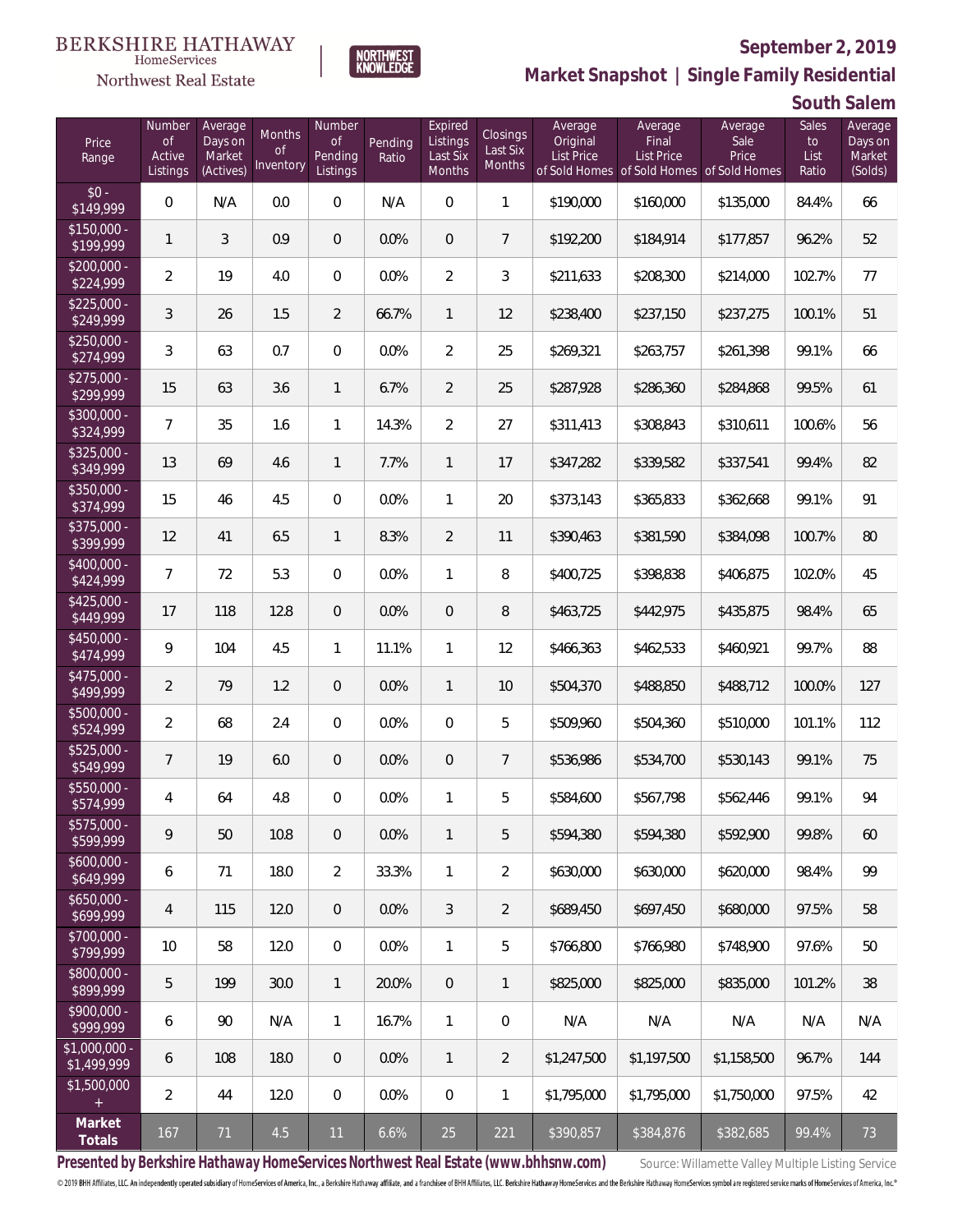

NORTHWEST<br>KNOWLEDGE

Northwest Real Estate

**Market Snapshot | Single Family Residential**

## **Northwest Salem**

| Price<br>Range                    | Number<br>of<br>Active<br>Listings | Average<br>Days on<br>Market<br>(Actives) | Months<br>Οf<br>Inventory | Number<br>Οf<br>Pending<br>Listings | Pending<br>Ratio | Expired<br>Listings<br>Last Six<br>Months | Closings<br>Last Six<br>Months | Average<br>Original<br><b>List Price</b> | Average<br>Final<br><b>List Price</b><br>of Sold Homes of Sold Homes of Sold Homes | Average<br>Sale<br>Price | Sales<br>to<br>List<br>Ratio | Average<br>Days on<br>Market<br>(Solds) |
|-----------------------------------|------------------------------------|-------------------------------------------|---------------------------|-------------------------------------|------------------|-------------------------------------------|--------------------------------|------------------------------------------|------------------------------------------------------------------------------------|--------------------------|------------------------------|-----------------------------------------|
| $$0 -$<br>\$149,999               | $\overline{0}$                     | N/A                                       | 0.0                       | $\overline{0}$                      | N/A              | $\Omega$                                  | $\overline{2}$                 | \$133,450                                | \$133,450                                                                          | \$133,900                | 100.3%                       | 63                                      |
| $$150,000 -$<br>$\sqrt{$199,999}$ | $\mathbf{1}$                       | 25                                        | 1.5                       | $\overline{0}$                      | 0.0%             | $\mathbf{1}$                              | $\overline{4}$                 | \$174,825                                | \$176,075                                                                          | \$175,600                | 99.7%                        | 116                                     |
| $$200,000 -$<br>\$224,999         | 4                                  | 53                                        | 3.0                       | $\overline{0}$                      | 0.0%             | $\mathbf{1}$                              | 8                              | \$206,913                                | \$206,300                                                                          | \$209,996                | 101.8%                       | 45                                      |
| $$225,000 -$<br>\$249,999         | $\overline{7}$                     | 25                                        | 3.5                       | $\mathbf{1}$                        | 14.3%            | $\overline{0}$                            | 12                             | \$242,783                                | \$240,542                                                                          | \$237,666                | 98.8%                        | 67                                      |
| $$250,000 -$<br>\$274,999         | 12                                 | 86                                        | 2.3                       | $\mathbf{1}$                        | 8.3%             | 4                                         | 31                             | \$264,613                                | \$262,482                                                                          | \$262,647                | 100.1%                       | 53                                      |
| $$275,000 -$<br>\$299,999         | 21                                 | 40                                        | 3.4                       | $\mathbf{1}$                        | 4.8%             | 3                                         | 37                             | \$294,130                                | \$288,170                                                                          | \$286,468                | 99.4%                        | 60                                      |
| $$300,000 -$<br>\$324,999         | 18                                 | 44                                        | 2.9                       | $\mathbf{1}$                        | 5.6%             | $\mathbf{1}$                              | 37                             | \$316,044                                | \$312,528                                                                          | \$312,978                | 100.1%                       | 57                                      |
| $$325,000 -$<br>\$349,999         | 24                                 | 69                                        | 3.7                       | $\overline{2}$                      | 8.3%             | 8                                         | 39                             | \$342,362                                | \$339,044                                                                          | \$337,678                | 99.6%                        | 74                                      |
| $$350,000 -$<br>\$374,999         | 24                                 | 69                                        | 3.3                       | $\overline{2}$                      | 8.3%             | 8                                         | 44                             | \$365,822                                | \$360,956                                                                          | \$361,606                | 100.2%                       | 86                                      |
| $$375,000 -$<br>\$399,999         | 29                                 | 50                                        | 4.4                       | $\overline{0}$                      | 0.0%             | $7\overline{ }$                           | 40                             | \$395,809                                | \$389,484                                                                          | \$388,643                | 99.8%                        | 144                                     |
| $$400,000 -$<br>\$424,999         | 18                                 | 80                                        | 5.7                       | 3                                   | 16.7%            | 5                                         | 19                             | \$409,939                                | \$409,934                                                                          | \$411,386                | 100.4%                       | 65                                      |
| $$425,000 -$<br>\$449,999         | 10                                 | 75                                        | 2.4                       | $\overline{2}$                      | 20.0%            | $\overline{4}$                            | 25                             | \$444,536                                | \$438,802                                                                          | \$434,863                | 99.1%                        | 62                                      |
| $$450,000 -$<br>\$474,999         | 6                                  | 25                                        | 2.8                       | $\overline{0}$                      | 0.0%             | $\overline{2}$                            | 13                             | \$460,875                                | \$461,794                                                                          | \$462,506                | 100.2%                       | 136                                     |
| $$475,000 -$<br>\$499,999         | 9                                  | 46                                        | 13.5                      | $\mathbf{1}$                        | 11.1%            | $\mathbf{1}$                              | $\overline{4}$                 | \$494,925                                | \$487,175                                                                          | \$483,550                | 99.3%                        | 104                                     |
| $$500,000 -$<br>\$524,999         | $\overline{2}$                     | 20                                        | 4.0                       | $\overline{0}$                      | 0.0%             | $\overline{0}$                            | 3                              | \$521,567                                | \$511,567                                                                          | \$510,933                | 99.9%                        | 110                                     |
| \$525,000 -<br>\$549,999          | 5                                  | 77                                        | 15.0                      | $\overline{0}$                      | 0.0%             | $\overline{0}$                            | $\overline{2}$                 | \$544,400                                | \$532,400                                                                          | \$535,722                | 100.6%                       | 62                                      |
| $$550,000 -$<br>\$574,999         | 4                                  | 84                                        | 12.0                      | $\overline{0}$                      | 0.0%             | $\overline{0}$                            | $\overline{2}$                 | \$579,450                                | \$579,450                                                                          | \$559,500                | 96.6%                        | 70                                      |
| $$575,000 -$<br>\$599,999         | 5                                  | 90                                        | 6.0                       | $\overline{0}$                      | 0.0%             | $\overline{2}$                            | 5                              | \$650,780                                | \$631,780                                                                          | \$585,500                | 92.7%                        | 218                                     |
| $$600,000 -$<br>\$649,999         | 3                                  | 30                                        | 2.6                       | $\mathbf 0$                         | 0.0%             | $\overline{0}$                            | $\overline{7}$                 | \$633,398                                | \$627,811                                                                          | \$617,052                | 98.3%                        | 89                                      |
| $$650,000 -$<br>\$699,999         | 4                                  | 77                                        | 24.0                      | $\overline{0}$                      | 0.0%             | $\mathbf{1}$                              | $\mathbf{1}$                   | \$685,000                                | \$669,900                                                                          | \$669,900                | 100.0%                       | 210                                     |
| $$700,000 -$<br>\$799,999         | 6                                  | 166                                       | 9.0                       | $\mathbf{1}$                        | 16.7%            | $\mathbf 0$                               | 4                              | \$795,325                                | \$763,850                                                                          | \$753,875                | 98.7%                        | 188                                     |
| $$800,000 -$<br>\$899,999         | $\mathbf 0$                        | N/A                                       | 0.0                       | $\overline{0}$                      | N/A              | $\mathbf{1}$                              | $\mathfrak{Z}$                 | \$897,000                                | \$897,000                                                                          | \$872,333                | 97.3%                        | 85                                      |
| \$900,000 -<br>\$999,999          | 1                                  | 79                                        | N/A                       | $\mathbf 0$                         | 0.0%             | $\mathbf{1}$                              | $\mathbf 0$                    | N/A                                      | N/A                                                                                | N/A                      | N/A                          | N/A                                     |
| $$1,000,000 -$<br>\$1,499,999     | 7                                  | 208                                       | 21.0                      | $\overline{0}$                      | 0.0%             | $\mathbf{1}$                              | $\overline{2}$                 | \$1,347,450                              | \$1,347,450                                                                        | \$1,237,500              | 91.8%                        | 258                                     |
| \$1,500,000<br>$+$                | $\overline{2}$                     | 249                                       | N/A                       | $\mathbf 0$                         | 0.0%             | $\mathbf 0$                               | $\mathbf 0$                    | N/A                                      | N/A                                                                                | N/A                      | N/A                          | N/A                                     |
| Market<br>Totals                  | 222                                | 69                                        | 3.9                       | 15                                  | 6.8%             | 51                                        | 344                            | \$375,641                                | \$371,189                                                                          | \$368,697                | 99.3%                        | 85                                      |

Presented by Berkshire Hathaway HomeServices Northwest Real Estate (www.bhhsnw.com) source: Willamette Valley Multiple Listing Service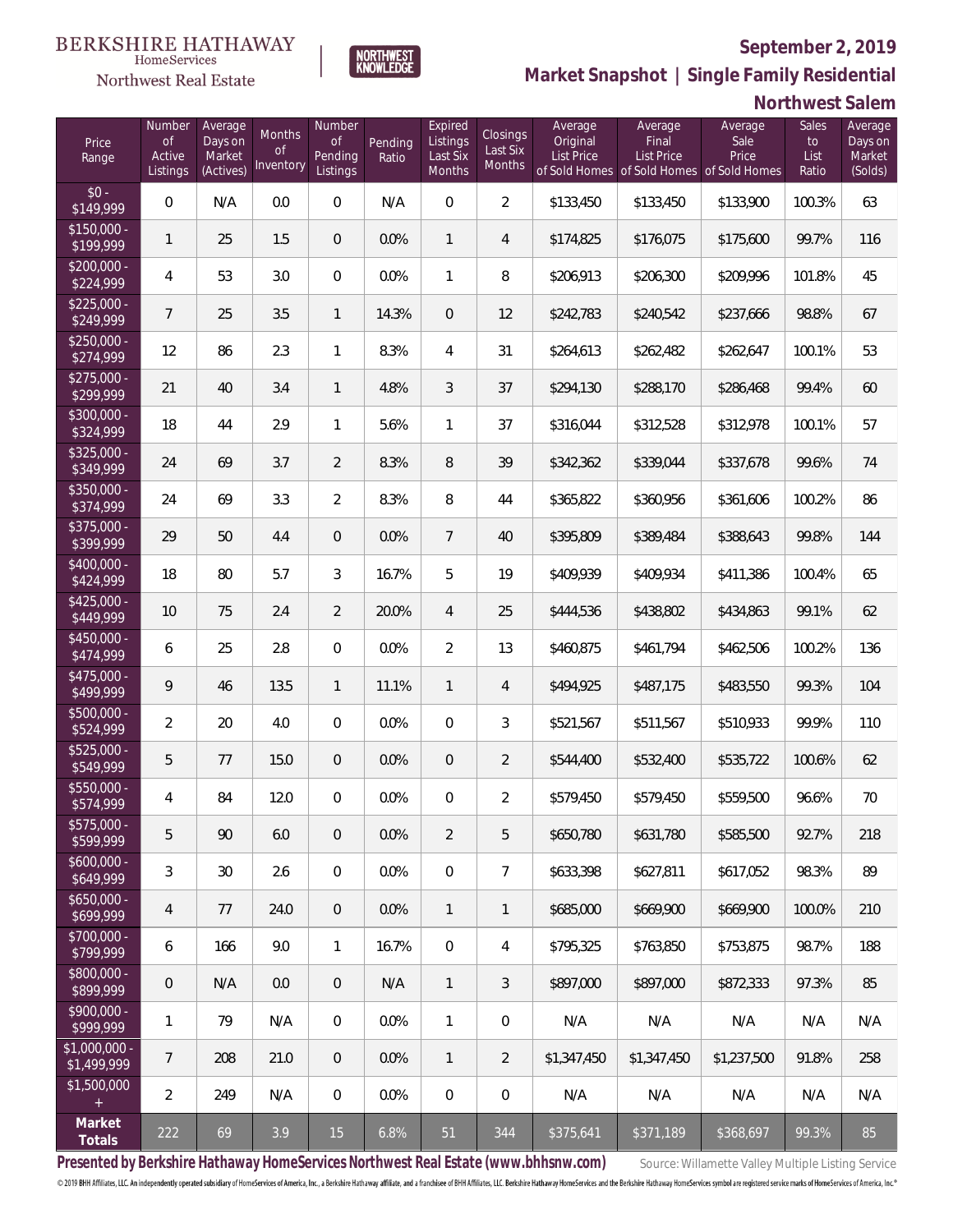

HomeServices

**Market Snapshot | Single Family Residential**

## **Benton County**

| Price<br>Range                | Number<br>of<br>Active<br>Listings | Average<br>Days on<br>Market<br>(Actives) | <b>Months</b><br>Οf<br>Inventory | Number<br><b>of</b><br>Pending<br>Listings | Pending<br>Ratio | Expired<br>Listings<br>Last Six<br>Months | <b>Closings</b><br>Last Six<br>Months | Average<br>Original<br><b>List Price</b> | Average<br>Final<br><b>List Price</b><br>of Sold Homes of Sold Homes of Sold Homes | Average<br>Sale<br>Price | Sales<br>to<br>List<br>Ratio | Average<br>Days on<br>Market<br>(Solds) |
|-------------------------------|------------------------------------|-------------------------------------------|----------------------------------|--------------------------------------------|------------------|-------------------------------------------|---------------------------------------|------------------------------------------|------------------------------------------------------------------------------------|--------------------------|------------------------------|-----------------------------------------|
| $$0 -$<br>\$149,999           | $\overline{0}$                     | N/A                                       | 0.0                              | $\Omega$                                   | N/A              | $\overline{2}$                            | 5                                     | \$122,580                                | \$119,580                                                                          | \$109,860                | 91.9%                        | 84                                      |
| $$150,000 -$<br>\$199,999     | 1                                  | 74                                        | 0.8                              | $\overline{0}$                             | 0.0%             | $\mathbf{1}$                              | 8                                     | \$198,475                                | \$198,475                                                                          | \$184,613                | 93.0%                        | 81                                      |
| $$200,000 -$<br>\$224,999     | 1                                  | 109                                       | 0.5                              | $\overline{2}$                             | 200.0%           | $\overline{2}$                            | 11                                    | \$236,345                                | \$228,127                                                                          | \$209,682                | 91.9%                        | 98                                      |
| $$225,000 -$<br>\$249,999     | 5                                  | 36                                        | 1.7                              | $\mathbf{1}$                               | 20.0%            | 3                                         | 18                                    | \$230,244                                | \$230,378                                                                          | \$234,717                | 101.9%                       | 42                                      |
| $$250,000 -$<br>\$274,999     | 7                                  | 95                                        | 1.4                              | $\mathbf{1}$                               | 14.3%            | $\overline{2}$                            | 30                                    | \$258,957                                | \$259,053                                                                          | \$259,459                | 100.2%                       | 61                                      |
| $$275,000 -$<br>\$299,999     | 22                                 | 46                                        | 4.9                              | $\mathbf{1}$                               | 4.5%             | $\overline{2}$                            | 27                                    | \$288,233                                | \$286,930                                                                          | \$286,487                | 99.8%                        | 52                                      |
| $$300,000 -$<br>\$324,999     | 11                                 | 41                                        | 1.5                              | $\overline{2}$                             | 18.2%            | $\mathbf{1}$                              | 45                                    | \$311,858                                | \$309,628                                                                          | \$313,064                | 101.1%                       | 58                                      |
| $$325,000 -$<br>\$349,999     | 30                                 | 47                                        | 3.3                              | 10                                         | 33.3%            | 5                                         | 54                                    | \$337,237                                | \$334,641                                                                          | \$337,588                | 100.9%                       | 74                                      |
| $$350,000 -$<br>\$374,999     | 30                                 | 62                                        | 3.3                              | $\overline{4}$                             | 13.3%            | $\overline{2}$                            | 55                                    | \$366,005                                | \$362,150                                                                          | \$361,068                | 99.7%                        | 80                                      |
| $$375,000 -$<br>\$399,999     | 33                                 | 55                                        | 4.0                              | 10                                         | 30.3%            | 5                                         | 49                                    | \$385,665                                | \$383,283                                                                          | \$386,323                | 100.8%                       | 73                                      |
| $$400,000 -$<br>\$424,999     | 16                                 | 38                                        | 3.7                              | $\mathbf{1}$                               | 6.3%             | $\overline{2}$                            | 26                                    | \$414,010                                | \$408,860                                                                          | \$409,583                | 100.2%                       | 86                                      |
| $$425,000 -$<br>\$449,999     | 18                                 | 68                                        | 2.9                              | $\overline{2}$                             | 11.1%            | $\mathbf{1}$                              | 37                                    | \$435,488                                | \$432,691                                                                          | \$435,632                | 100.7%                       | 68                                      |
| $$450,000 -$<br>\$474,999     | 16                                 | 40                                        | 3.4                              | $\overline{0}$                             | 0.0%             | $\overline{2}$                            | 28                                    | \$460,936                                | \$456,236                                                                          | \$461,397                | 101.1%                       | 63                                      |
| $$475,000 -$<br>\$499,999     | 23                                 | 67                                        | 5.1                              | $\mathbf{1}$                               | 4.3%             | $\overline{4}$                            | 27                                    | \$494,593                                | \$483,406                                                                          | \$483,592                | 100.0%                       | 82                                      |
| \$500,000 -<br>\$524,999      | 8                                  | 63                                        | 3.4                              | $\overline{2}$                             | 25.0%            | $\overline{2}$                            | 14                                    | \$515,857                                | \$513,714                                                                          | \$511,443                | 99.6%                        | 105                                     |
| \$525,000 -<br>\$549,999      | 19                                 | 78                                        | 5.2                              | $\overline{0}$                             | 0.0%             | $\overline{2}$                            | 22                                    | \$547,756                                | \$541,214                                                                          | \$538,746                | 99.5%                        | 108                                     |
| \$550,000 -<br>\$574,999      | 13                                 | 73                                        | 8.7                              | $\overline{0}$                             | 0.0%             | 1                                         | 9                                     | \$562,044                                | \$558,711                                                                          | \$553,444                | 99.1%                        | 67                                      |
| $$575,000 -$<br>\$599,999     | 6                                  | 174                                       | 2.8                              | $\mathbf{1}$                               | 16.7%            | $\overline{2}$                            | 13                                    | \$593,707                                | \$586,677                                                                          | \$584,131                | 99.6%                        | 75                                      |
| $$600,000 -$<br>\$649,999     | 8                                  | 91                                        | 5.3                              | $\mathbf{1}$                               | 12.5%            | $\overline{2}$                            | 9                                     | \$641,811                                | \$625,517                                                                          | \$619,333                | 99.0%                        | 90                                      |
| $$650,000 -$<br>\$699,999     | 9                                  | 76                                        | 6.0                              | $\overline{1}$                             | 11.1%            | $\overline{2}$                            | 9                                     | \$701,189                                | \$688,311                                                                          | \$680,422                | 98.9%                        | 83                                      |
| $$700,000 -$<br>\$799,999     | 11                                 | 123                                       | 7.3                              | $\overline{0}$                             | 0.0%             | $\overline{2}$                            | 9                                     | \$756,644                                | \$753,311                                                                          | \$751,917                | 99.8%                        | 77                                      |
| $$800,000 -$<br>\$899,999     | 9                                  | 47                                        | 7.7                              | $\overline{1}$                             | 11.1%            | $\overline{4}$                            | 7                                     | \$893,571                                | \$861,400                                                                          | \$835,500                | 97.0%                        | 98                                      |
| $$900,000 -$<br>\$999,999     | 5                                  | 117                                       | 10.0                             | $\mathbf 0$                                | 0.0%             | $\overline{0}$                            | 3                                     | \$911,633                                | \$911,633                                                                          | \$908,333                | 99.6%                        | 49                                      |
| $$1,000,000 -$<br>\$1,499,999 | 6                                  | 181                                       | 18.0                             | $\overline{0}$                             | 0.0%             | $\overline{2}$                            | $\overline{2}$                        | \$1,350,000                              | \$1,350,000                                                                        | \$1,125,000              | 83.3%                        | 317                                     |
| \$1,500,000<br>$+$            | 6                                  | 169                                       | 36.0                             | $\boldsymbol{0}$                           | 0.0%             | 6                                         | $\mathbf{1}$                          | \$1,990,000                              | \$1,990,000                                                                        | \$1,875,000              | 94.2%                        | 25                                      |
| Market<br>Totals              | 313                                | 68                                        | 3.6                              | 41                                         | 13.1%            | 59                                        | 518                                   | \$412,223                                | \$407,998                                                                          | \$406,713                | 99.7%                        | 74                                      |

Presented by Berkshire Hathaway HomeServices Northwest Real Estate (www.bhhsnw.com) source: Willamette Valley Multiple Listing Service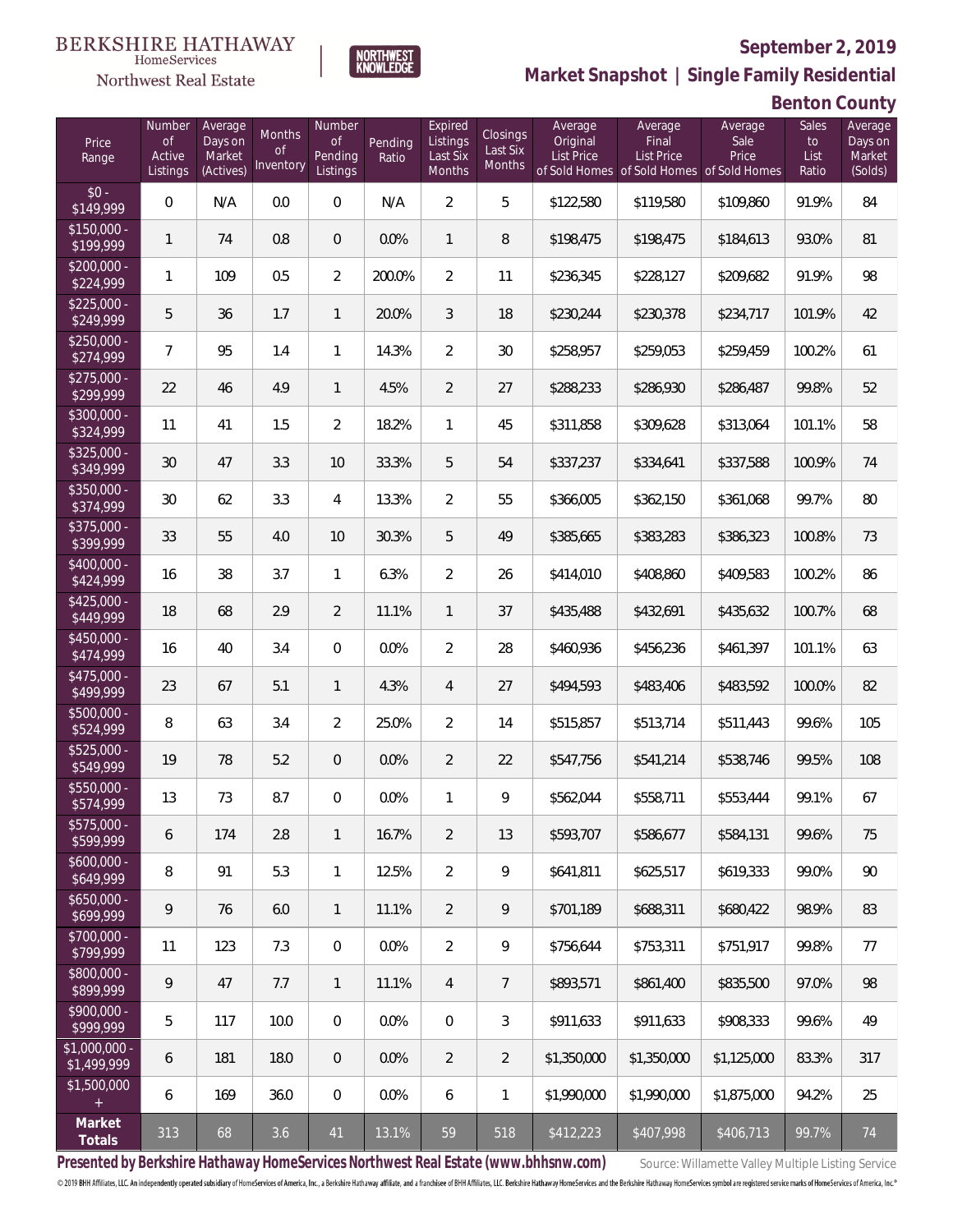## **BERKSHIRE HATHAWAY**

#### HomeServices Northwest Real Estate

### **September 2, 2019**



**Market Snapshot | Single Family Residential**

**Linn County**

| Price<br>Range                   | Number<br><b>of</b><br>Active<br>Listings | Average<br>Days on<br>Market<br>(Actives) | Months<br>0f<br>Inventory | Number<br><b>of</b><br>Pending<br>Listings | Pending<br>Ratio | Expired<br>Listings<br>Last Six<br>Months | Closings<br>Last Six<br>Months | Average<br>Original<br><b>List Price</b> | Average<br>Final<br><b>List Price</b><br>of Sold Homes of Sold Homes | Average<br>Sale<br>Price<br>of Sold Homes | Sales<br>to<br>List<br>Ratio | Average<br>Days on<br>Market<br>(Solds) |
|----------------------------------|-------------------------------------------|-------------------------------------------|---------------------------|--------------------------------------------|------------------|-------------------------------------------|--------------------------------|------------------------------------------|----------------------------------------------------------------------|-------------------------------------------|------------------------------|-----------------------------------------|
| $$0 -$<br>\$149,999              | 20                                        | 61                                        | 3.2                       | $\overline{2}$                             | 10.0%            | 9                                         | 38                             | \$113,071                                | \$108,558                                                            | \$104,264                                 | 96.0%                        | 116                                     |
| $$150,000 -$<br>\$199,999        | 50                                        | 66                                        | 2.8                       | 4                                          | 8.0%             | 17                                        | 107                            | \$180,881                                | \$178,802                                                            | \$180,536                                 | 101.0%                       | 67                                      |
| $$200,000 -$<br>\$224,999        | 33                                        | 42                                        | 1.9                       | $\overline{2}$                             | 6.1%             | 10                                        | 104                            | \$215,101                                | \$212,600                                                            | \$211,771                                 | 99.6%                        | 71                                      |
| $$225,000 -$<br>\$249,999        | 57                                        | 53                                        | 2.4                       | 4                                          | 7.0%             | $7\overline{ }$                           | 144                            | \$236,410                                | \$233,868                                                            | \$235,644                                 | 100.8%                       | 68                                      |
| $$250,000 -$<br>\$274,999        | 55                                        | 47                                        | 2.6                       | 6                                          | 10.9%            | 5                                         | 128                            | \$263,122                                | \$261,359                                                            | \$261,912                                 | 100.2%                       | 63                                      |
| $$275,000 -$<br>\$299,999        | 57                                        | 53                                        | 3.3                       | 8                                          | 14.0%            | $7\overline{ }$                           | 104                            | \$288,598                                | \$285,284                                                            | \$285,364                                 | 100.0%                       | 70                                      |
| $$300,000 -$<br>\$324,999        | 43                                        | 59                                        | 3.5                       | 9                                          | 20.9%            | $\mathfrak{Z}$                            | 74                             | \$314,872                                | \$312,240                                                            | \$310,364                                 | 99.4%                        | 102                                     |
| $$325,000 -$<br>\$349,999        | 59                                        | 41                                        | 5.4                       | 9                                          | 15.3%            | $7\overline{ }$                           | 66                             | \$340,770                                | \$337,820                                                            | \$335,585                                 | 99.3%                        | 85                                      |
| $$350,000 -$<br>\$374,999        | 28                                        | 74                                        | 3.4                       | 5                                          | 17.9%            | 5                                         | 49                             | \$367,527                                | \$364,486                                                            | \$363,349                                 | 99.7%                        | 120                                     |
| $$375,000 -$<br>\$399,999        | 36                                        | 65                                        | 3.7                       | 11                                         | 30.6%            | 11                                        | 58                             | \$391,974                                | \$387,836                                                            | \$386,551                                 | 99.7%                        | 119                                     |
| \$400,000 -<br>\$424,999         | 8                                         | 91                                        | 1.7                       | 3                                          | 37.5%            | $\overline{2}$                            | 29                             | \$417,888                                | \$414,936                                                            | \$412,704                                 | 99.5%                        | 95                                      |
| $$425,000 -$<br>\$449,999        | 24                                        | 73                                        | 6.3                       | $\overline{2}$                             | 8.3%             | 3                                         | 23                             | \$441,183                                | \$438,587                                                            | \$436,506                                 | 99.5%                        | 79                                      |
| $$450,000 -$<br>\$474,999        | 18                                        | 82                                        | 18.0                      | $\mathbf{1}$                               | 5.6%             | 3                                         | 6                              | \$473,833                                | \$472,917                                                            | \$463,083                                 | 97.9%                        | 90                                      |
| \$475,000 -<br>\$499,999         | 12                                        | 64                                        | 6.5                       | $\overline{0}$                             | 0.0%             | 5                                         | 11                             | \$499,935                                | \$489,635                                                            | \$489,890                                 | 100.1%                       | 110                                     |
| $$500,000 -$<br>\$524,999        | 6                                         | 63                                        | 4.0                       | $\mathbf{1}$                               | 16.7%            | $\mathbf{1}$                              | 9                              | \$538,189                                | \$534,844                                                            | \$514,935                                 | 96.3%                        | 86                                      |
| $$525,000 -$<br>\$549,999        | 10                                        | 55                                        | 15.0                      | $\mathbf{1}$                               | 10.0%            | $\overline{0}$                            | $\overline{4}$                 | \$552,000                                | \$552,000                                                            | \$540,125                                 | 97.8%                        | 83                                      |
| \$550,000 -<br>\$574,999         | 6                                         | 83                                        | 18.0                      | 0                                          | 0.0%             | $\overline{0}$                            | $\overline{2}$                 | \$619,450                                | \$594,200                                                            | \$569,725                                 | 95.9%                        | 105                                     |
| $$575,000 -$<br>\$599,999        | 11                                        | 131                                       | 33.0                      | 0                                          | 0.0%             | 3                                         | 2                              | \$597,500                                | \$597,500                                                            | \$590,000                                 | 98.7%                        | 89                                      |
| $$600,000 -$<br>\$649,999        | 10                                        | 175                                       | 15.0                      | $\overline{0}$                             | 0.0%             | $\mathbf{1}$                              | 4                              | \$621,125                                | \$634,875                                                            | \$624,625                                 | 98.4%                        | 230                                     |
| $$650,000 -$<br>5699,999         | 9                                         | 142                                       | 18.0                      | $\overline{0}$                             | 0.0%             | $\overline{2}$                            | 3                              | \$715,000                                | \$703,167                                                            | \$663,167                                 | 94.3%                        | 136                                     |
| \$700,000 -<br>$\sqrt{$799,999}$ | 7                                         | 77                                        | 14.0                      | $\overline{0}$                             | 0.0%             | 3                                         | 3                              | \$723,333                                | \$723,333                                                            | \$771,667                                 | 106.7%                       | 56                                      |
| \$800,000 -<br>\$899,999         | $\sqrt{3}$                                | 178                                       | 6.0                       | $\overline{0}$                             | 0.0%             | $\overline{2}$                            | $\mathfrak{Z}$                 | \$1,014.333                              | \$924,333                                                            | \$855,833                                 | 92.6%                        | 223                                     |
| \$900,000 -<br>\$999,999         | 4                                         | 95                                        | N/A                       | 0                                          | 0.0%             | $\boldsymbol{0}$                          | $\mathbf 0$                    | N/A                                      | N/A                                                                  | N/A                                       | N/A                          | N/A                                     |
| $$1,000,000 -$<br>\$1,499,999    | 7                                         | 242                                       | 21.0                      | $\overline{0}$                             | 0.0%             | $\overline{0}$                            | $\overline{2}$                 | \$1,250,000                              | \$1,250,000                                                          | \$1,156,250                               | 92.5%                        | 135                                     |
| \$1,500,000<br>$+$               | 4                                         | 446                                       | N/A                       | 0                                          | 0.0%             | $\overline{2}$                            | 0                              | N/A                                      | N/A                                                                  | N/A                                       | N/A                          | N/A                                     |
| Market<br>Totals                 | 577                                       | 68                                        | 3.6                       | 68                                         | 11.8%            | 108                                       | 973                            | \$290,575                                | \$287,528                                                            | \$286,486                                 | 99.6%                        | 82                                      |

Presented by Berkshire Hathaway HomeServices Northwest Real Estate (www.bhhsnw.com) source: Willamette Valley Multiple Listing Service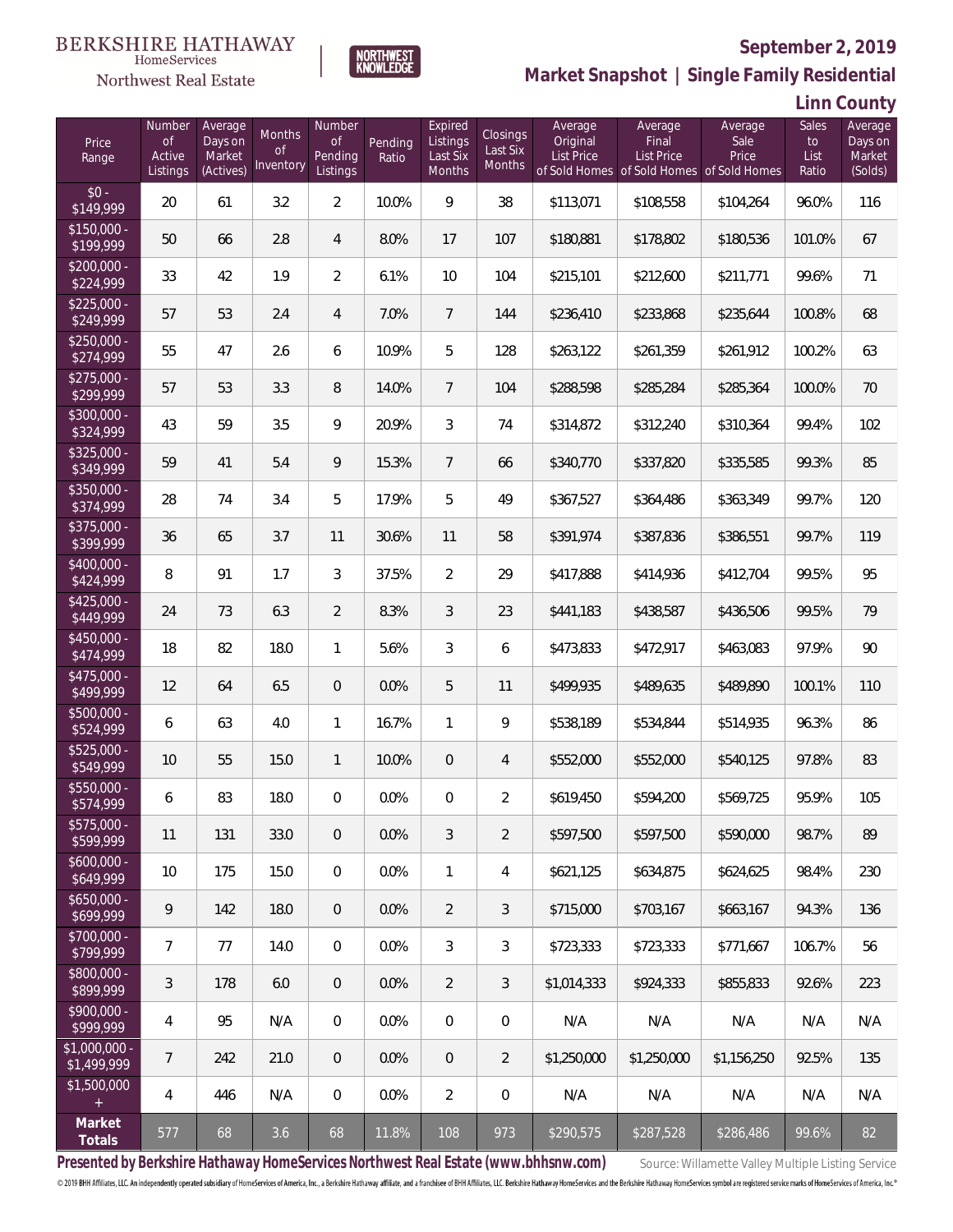

**NORTHWEST**<br>KNOWLEDGE

Northwest Real Estate

**Market Snapshot | Single Family Residential**

**Marion County**

| Price<br>Range                | Number<br><b>of</b><br>Active<br>Listings | Average<br>Days on<br>Market<br>(Actives) | Months<br>Οf<br>Inventory | Number<br><b>of</b><br>Pending<br>Listings | Pending<br>Ratio | Expired<br>Listings<br>Last Six<br>Months | <b>Closings</b><br>Last Six<br>Months | Average<br>Original<br><b>List Price</b> | Average<br>Final<br>List Price<br>of Sold Homes of Sold Homes of Sold Homes | Average<br>Sale<br>Price | Sales<br>to<br>List<br>Ratio | Average<br>Days on<br>Market<br>(Solds) |
|-------------------------------|-------------------------------------------|-------------------------------------------|---------------------------|--------------------------------------------|------------------|-------------------------------------------|---------------------------------------|------------------------------------------|-----------------------------------------------------------------------------|--------------------------|------------------------------|-----------------------------------------|
| $$0 -$<br>\$149,999           | 3                                         | 34                                        | 1.5                       | $\overline{2}$                             | 66.7%            | $\mathbf{1}$                              | 12                                    | \$113,300                                | \$102,675                                                                   | \$94,658                 | 92.2%                        | 86                                      |
| $$150,000 -$<br>\$199,999     | 15                                        | 83                                        | 2.5                       | 3                                          | 20.0%            | 6                                         | 36                                    | \$192,603                                | \$184,958                                                                   | \$177,647                | 96.0%                        | 66                                      |
| $$200,000 -$<br>\$224,999     | $\overline{7}$                            | 36                                        | 1.1                       | $\mathbf{1}$                               | 14.3%            | $\overline{2}$                            | 39                                    | \$217,619                                | \$216,223                                                                   | \$213,239                | 98.6%                        | 62                                      |
| $$225,000 -$<br>\$249,999     | 16                                        | 47                                        | 1.7                       | $7\overline{ }$                            | 43.8%            | 11                                        | 55                                    | \$241,095                                | \$236,689                                                                   | \$236,583                | 100.0%                       | 72                                      |
| $$250,000 -$<br>\$274,999     | 20                                        | 38                                        | 2.0                       | 6                                          | 30.0%            | 6                                         | 60                                    | \$264,723                                | \$262,546                                                                   | \$261,433                | 99.6%                        | 69                                      |
| $$275,000 -$<br>\$299,999     | 26                                        | 38                                        | 3.0                       | $\overline{2}$                             | 7.7%             | $7\overline{ }$                           | 52                                    | \$288,292                                | \$286,585                                                                   | \$286,917                | 100.1%                       | 62                                      |
| \$300,000 -<br>\$324,999      | 22                                        | 68                                        | 2.0                       | $\overline{2}$                             | 9.1%             | 8                                         | 65                                    | \$317,242                                | \$311,046                                                                   | \$310,542                | 99.8%                        | 71                                      |
| $$325,000 -$<br>\$349,999     | 27                                        | 70                                        | 2.5                       | 9                                          | 33.3%            | $7\overline{ }$                           | 64                                    | \$342,889                                | \$338,955                                                                   | \$336,372                | 99.2%                        | 101                                     |
| \$350,000 -<br>\$374,999      | 24                                        | 76                                        | 2.9                       | 6                                          | 25.0%            | $\overline{2}$                            | 49                                    | \$377,990                                | \$369,988                                                                   | \$362,043                | 97.9%                        | 133                                     |
| \$375,000 -<br>\$399,999      | 44                                        | 126                                       | 4.3                       | 8                                          | 18.2%            | 6                                         | 62                                    | \$396,854                                | \$389,080                                                                   | \$385,781                | 99.2%                        | 136                                     |
| \$400,000 -<br>\$424,999      | 24                                        | 102                                       | 3.2                       | 6                                          | 25.0%            | 4                                         | 45                                    | \$415,009                                | \$412,854                                                                   | \$409,995                | 99.3%                        | 131                                     |
| $$425,000 -$<br>\$449,999     | 26                                        | 104                                       | 6.0                       | $\mathbf{1}$                               | 3.8%             | $\overline{4}$                            | 26                                    | \$447,012                                | \$441,662                                                                   | \$436,633                | 98.9%                        | 109                                     |
| $$450,000 -$<br>\$474,999     | 16                                        | 82                                        | 4.6                       | $\overline{2}$                             | 12.5%            | 4                                         | 21                                    | \$473,312                                | \$466,028                                                                   | \$460,004                | 98.7%                        | 88                                      |
| $$475,000 -$<br>\$499,999     | 25                                        | 62                                        | 7.5                       | $\mathbf{1}$                               | 4.0%             | 6                                         | 20                                    | \$504,705                                | \$491,770                                                                   | \$489,999                | 99.6%                        | 119                                     |
| $$500,000 -$<br>\$524,999     | 9                                         | 41                                        | 6.8                       | $\mathbf{1}$                               | 11.1%            | $\overline{2}$                            | $\, 8$                                | \$529,668                                | \$511,518                                                                   | \$509,555                | 99.6%                        | 129                                     |
| $$525,000 -$<br>\$549,999     | 10                                        | 51                                        | 20.0                      | $\mathbf{1}$                               | 10.0%            | $\overline{2}$                            | $\sqrt{3}$                            | \$528,067                                | \$528,067                                                                   | \$530,633                | 100.5%                       | 76                                      |
| \$550,000 -<br>\$574,999      | 6                                         | 66                                        | 6.0                       | $\overline{2}$                             | 33.3%            | $\mathbf{1}$                              | 6                                     | \$542,467                                | \$542,467                                                                   | \$560,808                | 103.4%                       | 48                                      |
| \$575,000 -<br>\$599,999      | 13                                        | 92                                        | 7.8                       | $\theta$                                   | 0.0%             | 6                                         | 10 <sup>°</sup>                       | \$597,850                                | \$596.750                                                                   | \$584,800                | 98.0%                        | 97                                      |
| $$600,000 -$<br>\$649,999     | 6                                         | 40                                        | 3.0                       | $\overline{0}$                             | 0.0%             | $\overline{2}$                            | 12                                    | \$648,700                                | \$635,158                                                                   | \$626,442                | 98.6%                        | 112                                     |
| $$650,000 -$<br>\$699,999     | 8                                         | 47                                        | 4.0                       | $\overline{0}$                             | 0.0%             | 3                                         | 12                                    | \$688,250                                | \$682,825                                                                   | \$671,208                | 98.3%                        | 114                                     |
| $$700,000 -$<br>\$799,999     | 7                                         | 153                                       | 10.5                      | $\mathbf{1}$                               | 14.3%            | $\overline{2}$                            | 4                                     | \$785,000                                | \$773,737                                                                   | \$757,500                | 97.9%                        | 104                                     |
| $$800,000 -$<br>\$899,999     | 8                                         | 74                                        | 12.0                      | $\overline{0}$                             | 0.0%             | 3                                         | 4                                     | \$874,547                                | \$872,047                                                                   | \$857,172                | 98.3%                        | 197                                     |
| $$900,000 -$<br>\$999,999     | 6                                         | 241                                       | 18.0                      | $\overline{0}$                             | 0.0%             | $\mathbf{1}$                              | $\overline{2}$                        | \$1,035,000                              | \$929,950                                                                   | \$905,000                | 97.3%                        | 159                                     |
| $$1,000,000 -$<br>\$1,499,999 | 7                                         | 267                                       | 21.0                      | $\theta$                                   | 0.0%             | $\mathbf{1}$                              | $\overline{2}$                        | \$1,250,000                              | \$1,250,000                                                                 | \$1,157,500              | 92.6%                        | 136                                     |
| \$1,500,000<br>$+$            | 3                                         | 301                                       | 18.0                      | $\mathbf 0$                                | 0.0%             | $\mathbf{1}$                              | 1                                     | \$1,900,000                              | \$1,900,000                                                                 | \$1,800,000              | 94.7%                        | 83                                      |
| Market<br>Totals              | 378                                       | 84                                        | 3.4                       | 61                                         | 16.1%            | 98                                        | 670                                   | \$359,918                                | \$354,330                                                                   | \$350,650                | 99.0%                        | 94                                      |

Presented by Berkshire Hathaway HomeServices Northwest Real Estate (www.bhhsnw.com) source: Willamette Valley Multiple Listing Service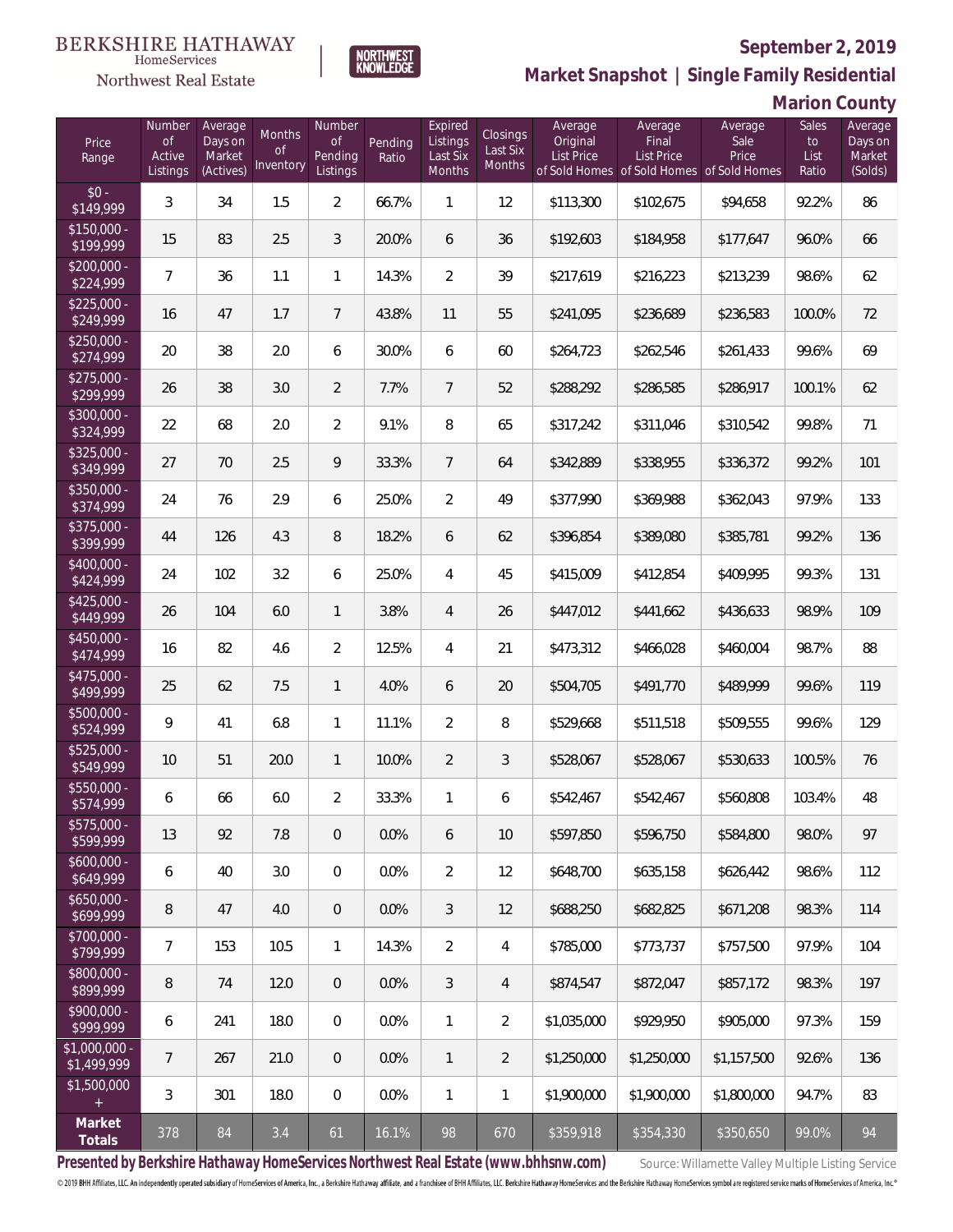#### **BERKSHIRE HATHAWAY** HomeServices

## Northwest Real Estate



## **September 2, 2019**

**Market Snapshot | Single Family Residential**

**Polk County**

| Price<br>Range               | Number<br>of<br>Active<br>Listings | Average<br>Days on<br>Market<br>(Actives) | Months<br>Οf<br>Inventory | Number<br>Οf<br>Pending<br>Listings | Pending<br>Ratio | Expired<br>Listings<br>Last Six<br>Months | Closings<br>Last Six<br><b>Months</b> | Average<br>Original<br><b>List Price</b> | Average<br>Final<br>List Price<br>of Sold Homes of Sold Homes | Average<br>Sale<br>Price<br>of Sold Homes | Sales<br>to<br>List<br>Ratio | Average<br>Days on<br>Market<br>(Solds) |
|------------------------------|------------------------------------|-------------------------------------------|---------------------------|-------------------------------------|------------------|-------------------------------------------|---------------------------------------|------------------------------------------|---------------------------------------------------------------|-------------------------------------------|------------------------------|-----------------------------------------|
| $$0 -$<br>\$149,999          | $\overline{a}$                     | 69                                        | 0.9                       | $\mathbf{1}$                        | 50.0%            | 1                                         | 13                                    | \$144,092                                | \$131,253                                                     | \$125,746                                 | 95.8%                        | 79                                      |
| $$150,000 -$<br>\$199,999    | 6                                  | 54                                        | 1.8                       | 3                                   | 50.0%            | 3                                         | 20                                    | \$185,010                                | \$173,175                                                     | \$174,621                                 | 100.8%                       | 75                                      |
| $$200,000 -$<br>\$224,999    | 7                                  | 61                                        | 2.1                       | $\Omega$                            | 0.0%             | 3                                         | 20                                    | \$214,155                                | \$210,355                                                     | \$212,503                                 | 101.0%                       | 62                                      |
| $$225,000 -$<br>\$249,999    | 17                                 | 46                                        | 3.3                       | 3                                   | 17.6%            | 6                                         | 31                                    | \$236,713                                | \$236,297                                                     | \$236,246                                 | 100.0%                       | 63                                      |
| $$250,000 -$<br>\$274,999    | 27                                 | 50                                        | 3.5                       | $\overline{2}$                      | 7.4%             | 4                                         | 46                                    | \$264,706                                | \$262,982                                                     | \$263,529                                 | 100.2%                       | 65                                      |
| $$275,000 -$<br>\$299,999    | 50                                 | 61                                        | 4.4                       | $\mathfrak{Z}$                      | 6.0%             | 3                                         | 68                                    | \$287,457                                | \$285,664                                                     | \$286,628                                 | 100.3%                       | 82                                      |
| $$300,000 -$<br>\$324,999    | 20                                 | 73                                        | 2.5                       | 3                                   | 15.0%            | 3                                         | 48                                    | \$310,900                                | \$307,305                                                     | \$310,037                                 | 100.9%                       | 90                                      |
| $$325,000 -$<br>\$349,999    | 30                                 | 135                                       | 4.9                       | 3                                   | 10.0%            | 2                                         | 37                                    | \$341,671                                | \$336,909                                                     | \$336,488                                 | 99.9%                        | 132                                     |
| $$350,000 -$<br>\$374,999    | 23                                 | 89                                        | 4.5                       | $\overline{0}$                      | 0.0%             | 6                                         | 31                                    | \$366,870                                | \$361,106                                                     | \$359,943                                 | 99.7%                        | 153                                     |
| $$375,000 -$<br>\$399,999    | 23                                 | 78                                        | 4.6                       | $\overline{2}$                      | 8.7%             | 3                                         | 30                                    | \$392,299                                | \$389,454                                                     | \$386,065                                 | 99.1%                        | 120                                     |
| $$400,000 -$<br>\$424,999    | 5                                  | 76                                        | 3.0                       | $\mathbf{1}$                        | 20.0%            | $\mathbf{1}$                              | 10                                    | \$417,179                                | \$418,889                                                     | \$412,963                                 | 98.6%                        | 110                                     |
| $$425,000 -$<br>\$449,999    | 8                                  | 125                                       | 6.9                       | $\overline{2}$                      | 25.0%            | $\overline{1}$                            | $\overline{7}$                        | \$442,270                                | \$440,841                                                     | \$438,713                                 | 99.5%                        | 68                                      |
| $$450,000 -$<br>\$474,999    | 11                                 | 122                                       | 16.5                      | $\mathbf{1}$                        | 9.1%             | $\overline{0}$                            | 4                                     | \$466,950                                | \$468,200                                                     | \$457,250                                 | 97.7%                        | 71                                      |
| $$475,000 -$<br>\$499,999    | 6                                  | 48                                        | 7.2                       | $\overline{0}$                      | 0.0%             | $\mathbf{1}$                              | 5                                     | \$499,860                                | \$489,460                                                     | \$488,660                                 | 99.8%                        | 133                                     |
| $$500,000 -$<br>\$524,999    | 3                                  | 34                                        | 3.6                       | $\overline{0}$                      | 0.0%             | $\overline{0}$                            | 5                                     | \$544,920                                | \$526,380                                                     | \$509,500                                 | 96.8%                        | 198                                     |
| $$525,000 -$<br>\$549,999    | 4                                  | 238                                       | 12.0                      | $\overline{0}$                      | 0.0%             | $\overline{0}$                            | $\overline{2}$                        | \$542,000                                | \$542,000                                                     | \$535,000                                 | 98.7%                        | 117                                     |
| $$550,000 -$<br>\$574,999    | $\overline{2}$                     | 78                                        | 4.0                       | $\mathbf{0}$                        | 0.0%             | $\overline{0}$                            | 3                                     | \$569,667                                | \$561,333                                                     | \$550,091                                 | 98.0%                        | 125                                     |
| $$575,000 -$<br>\$599,999    | 6                                  | 87                                        | 36.0                      | $\overline{0}$                      | 0.0%             | $\overline{0}$                            | 1                                     | \$557,400                                | \$557,400                                                     | \$592,728                                 | 106.3%                       | 204                                     |
| $$600,000 -$<br>\$649,999    | 3                                  | 114                                       | 3.0                       | $\mathbf 0$                         | 0.0%             | $\overline{2}$                            | 6                                     | \$648,733                                | \$640,550                                                     | \$627,917                                 | 98.0%                        | 81                                      |
| $$650,000 -$<br>\$699,999    | 11                                 | 112                                       | 22.0                      | $\overline{0}$                      | 0.0%             | $\mathfrak{Z}$                            | $\mathfrak{Z}$                        | \$749,667                                | \$714,833                                                     | \$680,000                                 | 95.1%                        | 169                                     |
| $$700,000 -$<br>\$799,999    | 6                                  | 105                                       | 12.0                      | $\mathbf{1}$                        | 16.7%            | $\mathbf{1}$                              | 3                                     | \$828,300                                | \$791,633                                                     | \$726,667                                 | 91.8%                        | 149                                     |
| $$800,000 -$<br>\$899,999    | 3                                  | 461                                       | 9.0                       | $\overline{0}$                      | 0.0%             | $\mathbf{1}$                              | $\overline{2}$                        | \$947,750                                | \$885,250                                                     | \$880,000                                 | 99.4%                        | 154                                     |
| \$900,000 -<br>\$999,999     | 4                                  | 164                                       | N/A                       | $\overline{0}$                      | 0.0%             | $\mathbf{1}$                              | 0                                     | N/A                                      | N/A                                                           | N/A                                       | N/A                          | N/A                                     |
| \$1,000,000 -<br>\$1,499,999 | 1                                  | 157                                       | 6.0                       | $\overline{0}$                      | 0.0%             | $\mathbf{1}$                              | 1                                     | \$985,000                                | \$1,000,000                                                   | \$1,000,000                               | 100.0%                       | 93                                      |
| \$1,500,000<br>$+$           | 1                                  | 69                                        | 6.0                       | $\mathbf 0$                         | 0.0%             | $\mathbf{1}$                              | 1                                     | \$5,900,000                              | \$5,900,000                                                   | \$5,900,000                               | 100.0%                       | 42                                      |
| Market<br>Totals             | 279                                | 88                                        | 4.2                       | 25                                  | 9.0%             | 47                                        | 397                                   | \$339,400                                | \$334,771                                                     | \$333,418                                 | 99.6%                        | 96                                      |

Presented by Berkshire Hathaway HomeServices Northwest Real Estate (www.bhhsnw.com) source: Willamette Valley Multiple Listing Service